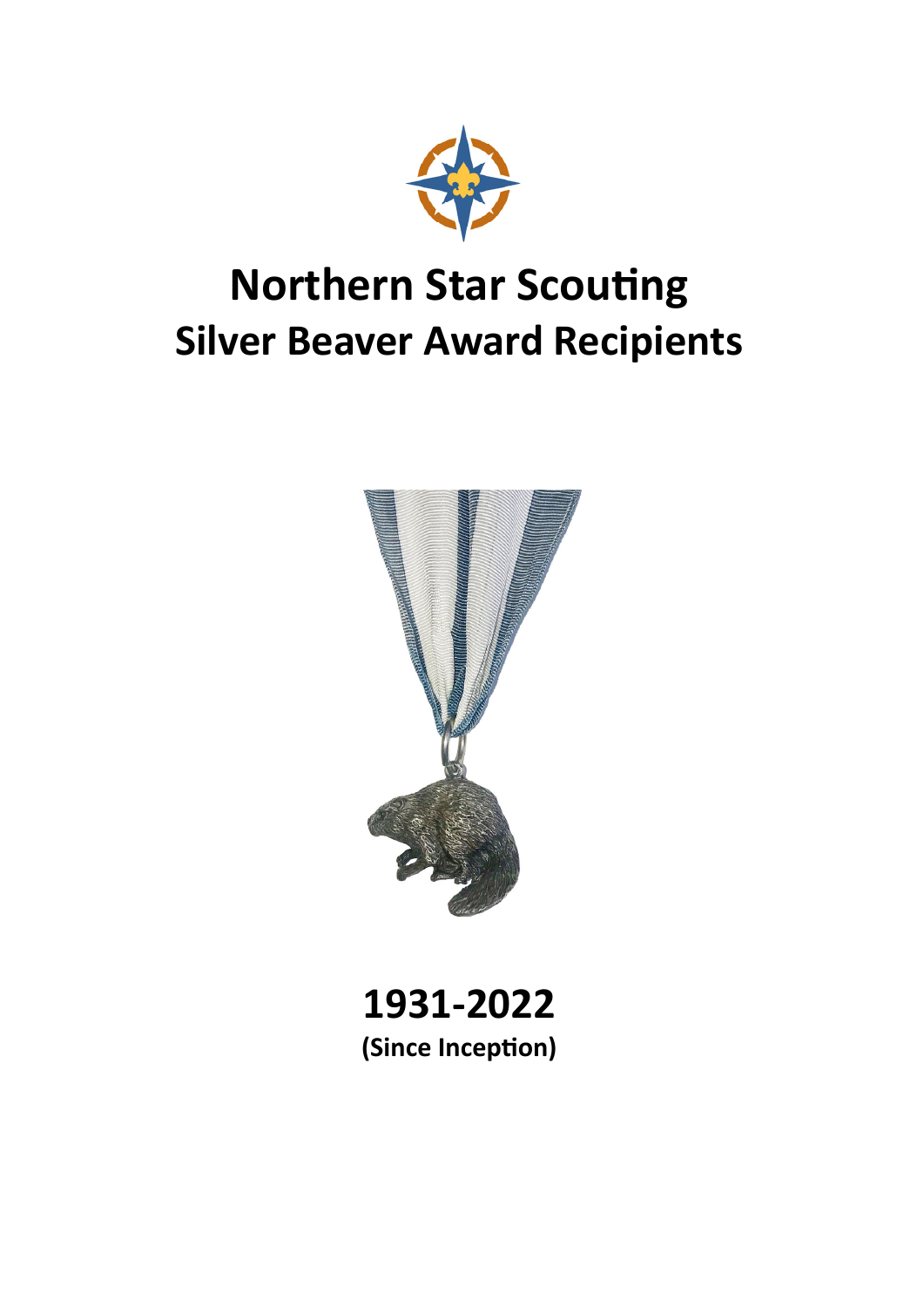

The Silver Beaver Award is the highest recognition a local council can present to a volunteer Scouter. The award is given to registered Scouters of exceptional character upon the recommendation of the local council, and approval of the National Council, Boy Scouts of America, for noteworthy service.

Each council is authorized to present one award per sixty registered Scouting units.

We congratulate the 12 members of the "Class of 2022" as they are added to the roster of 1,778 men and women who have kept Northern Star Scouting strong for 112 years.

*Please forward any updates or corrections to Barb at bnewman@northernstar.org*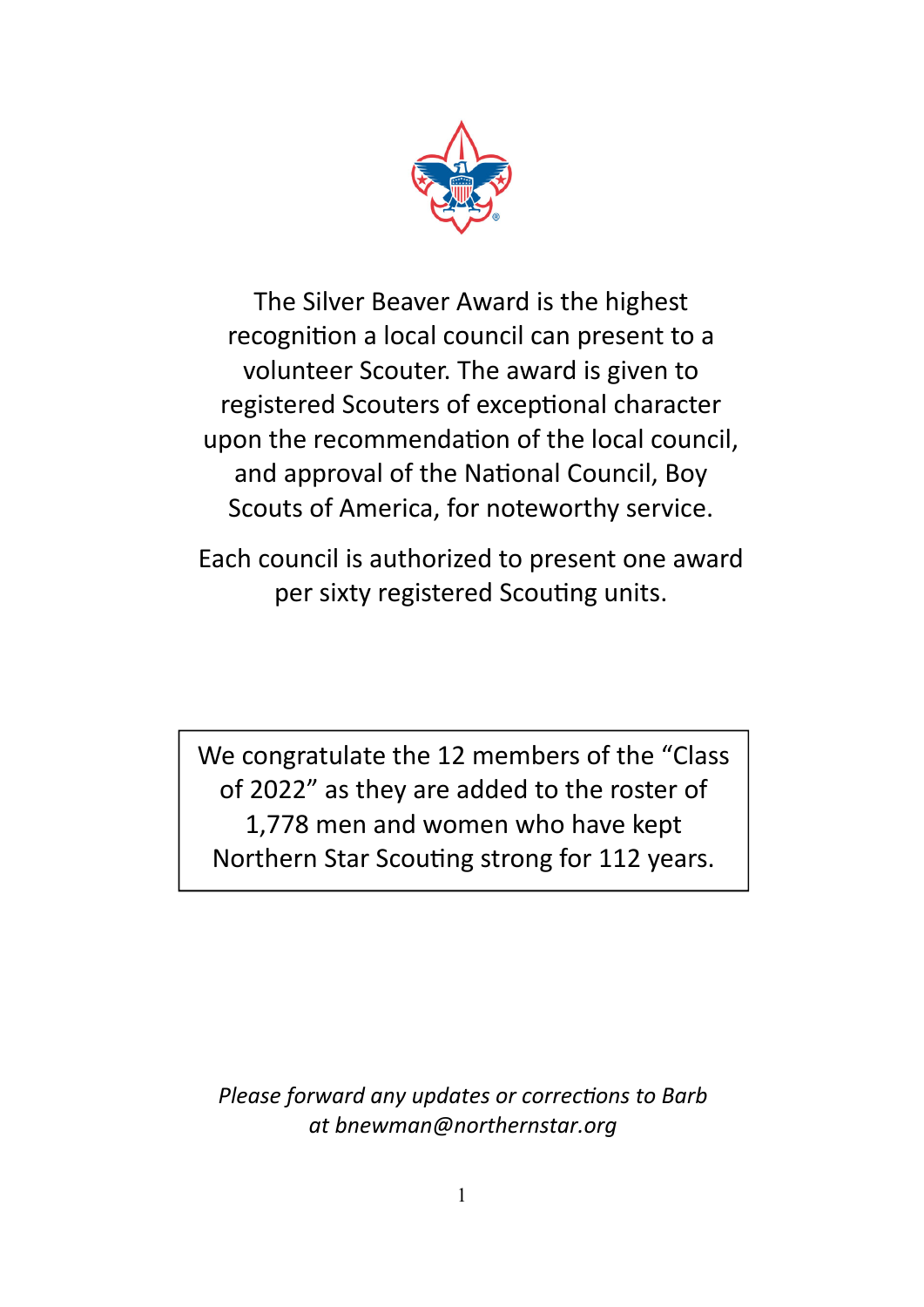Aase, Michael ‐ 2014 Abide, George ‐ 2007 Ackerman, Steven ‐ 2007 Adamek, Sr., John ‐ 2004 Adams, Paul ‐ 1969 Aeling, Michael Joseph ‐ 1999 Aeling, Ellen ‐ 2012 Ahlberg, Daniel ‐ 2003 Albee, James "Andy" ‐ 2018 Albinson, Ralph ‐ 1973 Albright, Sandra J. ‐ 1992 Aldri Ʃ, Lincoln ‐ 1955 Alexander, Mike ‐ 2013 Allinder, Thomas ‐ 2001 Althaus, Elmer ‐ 1975 Altho ff, Carole ‐ 2000 Altho ff, Michael ‐ 2003 Ames, Irving ‐ 1956 Andersen, Fred C. ‐ 1954 Andersen, Hon. Elmer L. ‐ 1961 Andersen, Katherine B. ‐ 1984 Anderson, H.A. ‐ 1941 Anderson, Emme Ʃ ‐ 1948 Anderson, Virgil L. ‐ 1957 Anderson, Jack ‐ 1960 Anderson, Arnold S. ‐ 1961 Anderson, Harry C. ‐ 1965 Anderson, Charles ‐ 1973 Anderson, Marianne ‐ 1979 Anderson, Valerie ‐ 1980 Anderson, James A. ‐ 1982 Anderson, Edwin ‐ 1983 Anderson, Roy Franklin ‐ 1984 Anderson, Gary ‐ 1990 Anderson, Lowell ‐ 1997 Anderson, Faith ‐ 2006 Anderson, Stephen ‐ 2008 Anderson, Carl ‐ 2010 Anderson, Arthur ‐ 2012 Anderson, Sr., Robert R. ‐ 1978 Anthony, Thomas E. ‐ 1981 Apold, David J. ‐ 1978 Apold, Pat ‐ 1974 (Silver Fawn) Arey, Hugh C. ‐ 1931 Arnold, William ‐ 1960 Arnquist, C.S. ‐ 1939 Asche, Fred C. ‐ 1967 Asfeld, Lester J. ‐ 1958 Ashton, John C. ‐ 1976 Astley, James W. ‐ 1936 Avery, Kenneth ‐ 1993 Bachman, Joseph A. ‐ 1946 Backes, Bernard N. ‐ 1986 Baden, Dave ‐ 2006

Badger, Lester R. ‐ 1932 Baer, Richard ‐ 2005 Bailey, Earl J. ‐ 1975 Bain, Barry K. ‐ 1990 Baker, William ‐ 1982 Baker, Bob Wayne ‐ 1999 Baker, Deborah ‐ 2001 Bakke, Alan ‐ 1987 Bakken, Larry ‐ 1995 Bakken, Vickie ‐ 2000 Balay, Dr. Allen ‐ 2022 Baldin, Mathias ‐ 1940 Baldwin, George ‐ 1986 Baltutis, Thomas - 2022 Bang, Svend ‐ 1963 Banks, Robert S. Davis ‐ 1990 Barber, Burton M. ‐ 1990 Barber, William ‐ 2013 Barington, William ‐ 1996 Barke, Albert ‐ 1972 Barker, Blaine ‐ 1948 Barklind, Carl E. ‐ 1957 Barre Ʃ, Timothy G. ‐ 1992 Barranger, Randolph ‐ 2016 Barry, John D. ‐ 1981 Barthman, Jerry ‐ 1972 Bartholic, Daniel L. ‐ 1993 Bartyzal, Paul A. ‐ 1985 Basinger, Jr., John A. ‐ 1979 Battis, George - 2013 Bauck, Leland ‐ 1960 Bauman, Arthur ‐ 1972 Baumann, V.P. ‐ 1942 Baumeister, Kimberly ‐ 2017 Baumholfer, Ralph ‐ 1947 Beach, Marilyn L. ‐ 1979 Bean, F.A. ‐ 1931 Beardsley, Sr., Harry ‐ 1979 Bearman, A.N.. ‐ 1936 Bearman, S.N. ‐ 1954 Beaudoin, Daniel ‐ 1995 Beaunier, Elbert M. ‐ 1961 Bebeau, Gary ‐ 1996 Bechik, Anthony ‐ 1969 Beck, Thomas ‐ 2016 Bedor, Judy ‐ 2005 Beim, Raymond ‐ 1961 Belanger, William ‐ 1987 Belk, Loyal ‐ 1968 Bell, Albert G. ‐ 1962 Bender, Sam ‐ 1953 Benepe, Dr. Louis M. ‐ 1959 Benepe Iii, Louis M. ‐ 1960 Benkusky, Anthony ‐ 1978

*Service*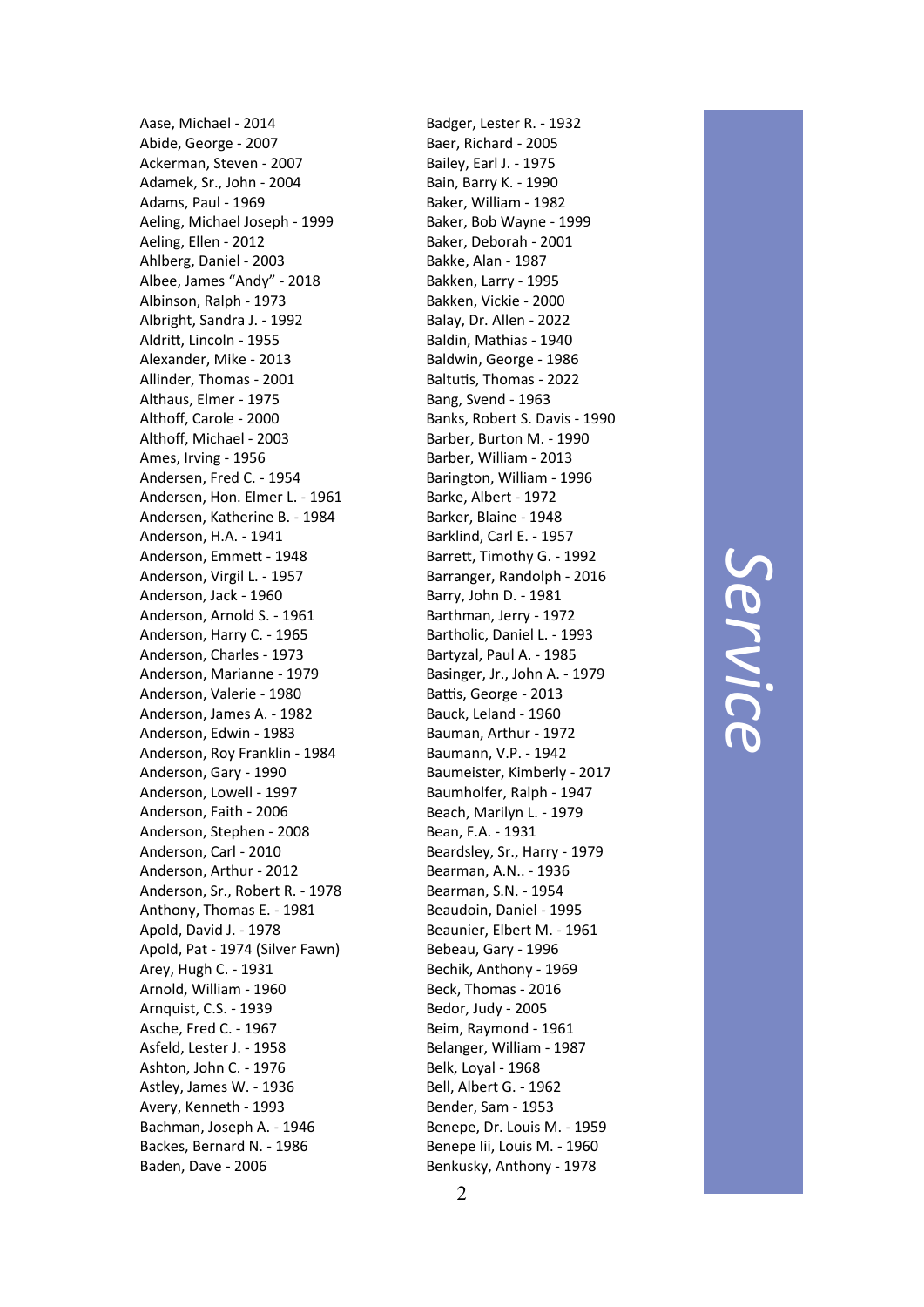## *Community*  Community

Bennyhoff, Curtis - 1959 Benson, Leonard ‐ 1965 Benz, George B. ‐ 1991 Berg, Larry ‐ 1996 Bergmann, John ‐ 1991 Berkner, Stanley M. ‐ 1996 Berkner, GurƟe ‐ 2003 Bernick, Alan ‐ 2017 Berry, James ‐ 1962 Betlach, ScoƩ ‐ 2019 Bieniasz, David ‐ 1978 Billings, Troy ‐ 2013 Bird, Gerald C. ‐ 1999 Birse, John H. ‐ 1965 Bjella, Arley ‐ 1982 Bjelland, Rolf ‐ 1974 Bjorhus, Kari ‐ 2021 Bjork, Vernon ‐ 1965 Bjorklund, Frederick ‐ 1954 Blade, Darle ‐ 1979 Blaha, Joseph J. ‐ 1972 Block, William S. ‐ 1931 Block, William V. ‐ 1996 Bloedow, Donald ‐ 1970 Bly, Haldor M. ‐ 1967 Boardman, Henry ‐ 1967 Boecker, William ‐ 1989 Boeder, Bruce ‐ 2014 Boeder, Willmar E. ‐ 1969 Bokusky, Edward ‐ 1992 Boles, Ronald ‐ 1971 Bollig, Todd ‐ 2008 Bongaarts, Alan ‐ 2012 Boots, Kenneth ‐ 1957 Boraas, Sherman ‐ 1992 Borg, Herman ‐ 1968 Boie, Dina ‐ 2015 Borka, David L. ‐ 2002 Borman, Dennes ‐ 1985 Bornholdt, Reed ‐ 2002 Boss, K.A. ‐ 1944 Boston, James ‐ 2016 Botten, Sam - 1955 Boulay, Alfred "Fred" ‐ 1996 Bourke, Thomas ‐ 2015 Bovee, Gordon ‐ 2014 Bovy, Kirsten ‐ 2019 Bowers, John S. ‐ 1977 Bown, Colleen ‐ 2010 Boyce, Allan ‐ 2004 Bracht, Jeffrey ‐ 2021 Brack, George M. — 1935 Braddock, William ‐ 1951 Bradshaw, James ‐ 2003

Brattain, Arlen - 1973 (Silver Fawn) Braun, Bernard ‐ 1985 Brazier, CurƟs ‐ 2002 Bredeson, David N. ‐ 1988 Bredeson, Charles ‐ 2001 Breining, Donald ‐ 1977 Breitenstein, Don ‐ 1978 Briggs, C. William ‐ 1978 Bright, David ‐ 2019 Brill, Hon. K.G. ‐ 1944 Brinkman, Craig ‐ 2017 Britzius, Charles ‐ 1966 Brody, William ‐ 2019 Brokaw, Jerry ‐ 2005 Bronson, Dave ‐ 2001 Broten, Daniel J. ‐ 1998 Brown, William N. ‐ 1931 Brown, James L. ‐ 1966 Brown, Lucian ‐ 1967 Brown, Fr. John T. ‐ 1971 Brown, Tom ‐ 1994 Brown, Jr., Cyrus P. ‐ 1949 Bru, Jerry ‐ 2020 Brulingame, James ‐ 1970 Brunner, Margaret ‐ 2006 Bryant, John C. ‐ 1934 Brynildson, Kim ‐ 2006 Buchwald, Dr. C. Edward ‐ 1977 Buck, Don ‐ 1988 Budd, John M. ‐ 1957 Buehler, Orville ‐ 1960 Buhrmaster, Robert ‐ 2000 Bullock, Brian ‐ 2009 Bungert, Edward ‐ 1988 Bunning, Edward ‐ 1997 Burlingame, John ‐ 1951 Burns, Edward ‐ 1997 Burson, Sr., Paul M. ‐ 1960 Bushnell, Bill ‐ 1993 Buskirk, Victor ‐ 1961 Buss, Fay ‐ 1976 Butchee, William ‐ 2008 Butler, Casper A. ‐ 1950 Butterfield, Willis - 1970 Cain, Michael ‐ 2010 Caldwell, John ‐ 2005 Callaway, John F. ‐ 1979 Campbell, Elmer ‐ 1982 Campbell, James ‐ 1999 Capecchi, John ‐ 2008 Carlsen, Ted ‐ 1977 Carlson, Rene ‐ 1961 Carlson, Carl Morris ‐ 1962 Carlson, Carl ‐ 1974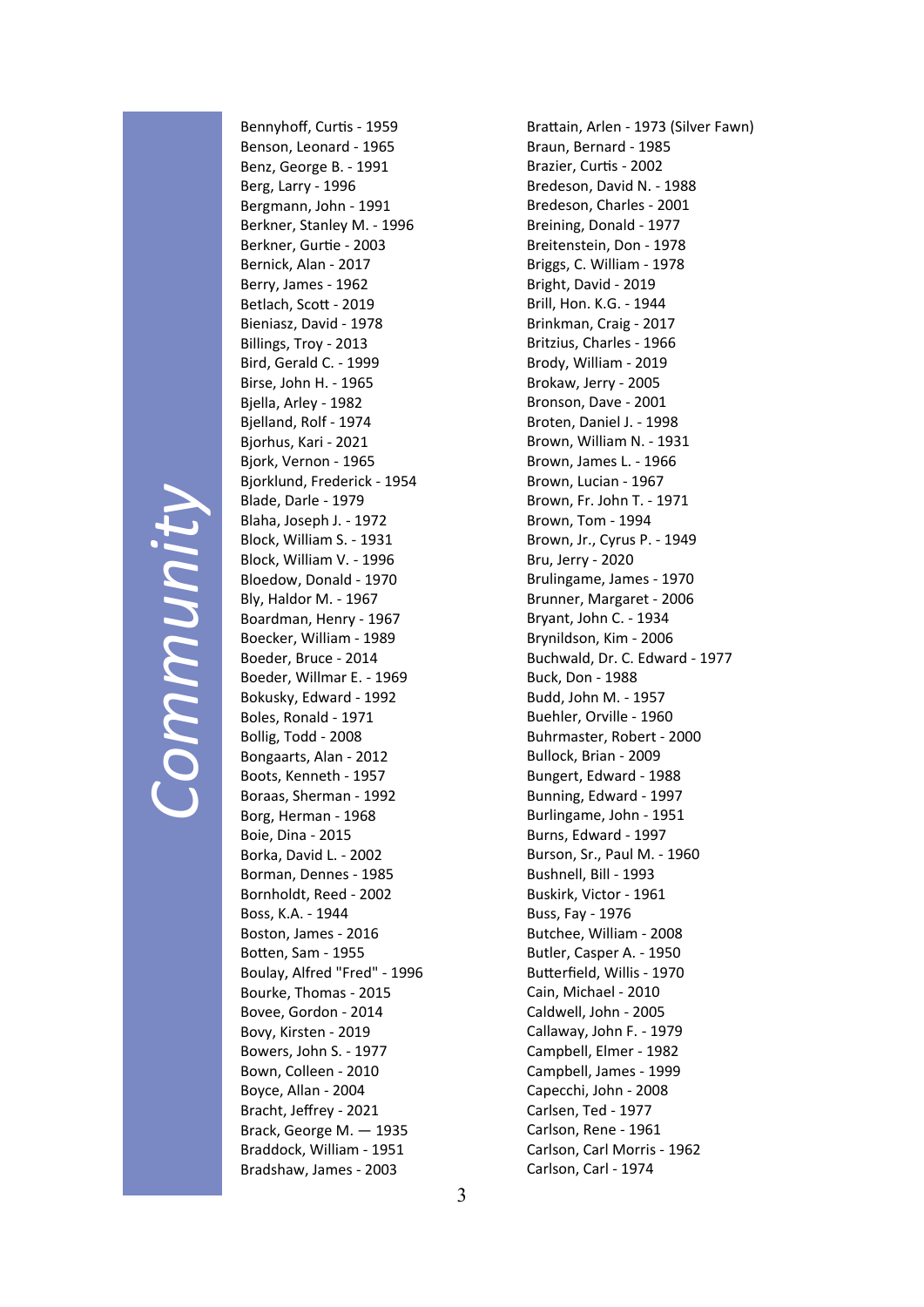Carlson, George ‐ 1983 Caron, Lila ‐ 2001 Caron, Floyd ‐ 2004 Carpenter, Steve ‐ 2003 Carroll, Richard J. ‐ 1972 Carter, Jerry ‐ 2016 Cary, Bruce ‐ 1983 Casella, David ‐ 2022 Caswell, Austin B. - 1949 Cates, Delbert A. ‐ 1958 Caudy, Pamela (Waterman) ‐ 1993 Cayo, Gary ‐ 1995 Cedergren, Robert ‐ 2012 Chamberlain, John A. ‐ 1994 Chamberlain, James ‐ 2016 Chao, Dr. Thaddeus ‐ 1972 Chapin, Edward B. ‐ 1957 Chapin Jr., Edward B. (Chip) ‐ 2012 Chapman, Gary ‐ 2006 Chase, Guy B. ‐ 1959 Chilgren, Everette W. - 1954 Christensen, Rosalie ‐ 1973 (Silver Fawn) Christensen, Judy ‐ 2007 Christensen, Craig ‐ 2011 Christenson, Ronald ‐1990 Christian, Neil - 1973 Christiansen, Kenneth - 1964 Christiansen, Howrd-1971 Christopherson, Oscar ‐ 1954 Cieslak, Jon ‐ 2010 Clark, Donald ‐ 1996 Claude, Chad ‐ 2006 Cleaveland, Gordon –1974 Clemens, Gene ‐ 1986 Clements, Paul ‐ 1966 Cleveland, Wilbur ‐ 1973 Clough, Don ‐ 1993 Clucas, P. Arthur ‐ 1956 Coder, James ‐ 2011 Colbert, Pat ‐ 1975 Colby, James ‐ 1999 Coleman, Je ffery ‐ 2000 Collins, Toni J. ‐ 1982 Collins, Darlene M. ‐ 1990 Conley, Jr., John ‐ 1966 Conner, Dr. Forrest E. ‐ 1961 Connor, Mike ‐ 1986 Conway, Ken ‐ 1966 Cooke, Dr. Edward R. ‐ 1938 Cooper, Vernon C. ‐ 1958 Corniea, James ‐ 2008 Corpron, Gary ‐ 1991 Cor Ɵ, Beth ‐ 2013

Cor Ɵ, Lee ‐ 2008 Cotton, Gerold T. - 1954 Coulter, Clyde H. ‐ 1991 Cousineau, Denice ‐ 2003 Cousins, David ‐ 2018 Cowden, Loren ‐ 1978 Crabb, Md, Kenneth W. ‐ 2002 Cravens, Paul E. ‐ 1992 Cravens, Marie E. ‐ 1990 Crawford, Fred ‐ 1997 Crawford, Carole A. ‐ 1999 Crisman, Dwight ‐ 2000 Crook, Rev. Cli fford ‐ 1974 Crowley, Je ffrey ‐ 2022 Crowther, John ‐ 1976 Cudworth, Kyle G. ‐ 1937 Cunningham, Joe (Skip) ‐ 2002 Curran, Paul ‐ 1986 Cusick, George ‐ 2005 Custer, Dick ‐ 1995 Czech, John ‐ 2005 Dabrowski, Leslie ‐ 2021 Dahl, Robert T. ‐ 1994 Dana, Nancy ‐ 2020 Dancik, Jo Marie ‐ 2004 Danielson, Lorie ‐ 2021 Davies, Bill ‐ 1992 Davis, Dr. F. ‐ 1932 Davis, Floyd ‐ 1947 Davis, Ralph ‐ 1972 Davis, Robert S. ‐ 1979 Deboom, Henry ‐ 1948 Deckenbach, Jack ‐ 1967 Degel, Mary ‐ 1994 Degel, Sco Ʃ ‐ 1997 Denn, David R. ‐ 1992 Dessellier, Louis Jr. ‐ 1995 Dettmann, Katherine - 2021 Deutsche, William ‐ 1963 Deutscher, Newell ‐ 1964 Devine, J. Peter ‐ 2009 Devine, Thomas ‐ 2021 Devi Ʃ, Maurice ‐ 1993 Dewey, Lloyd ‐ 1996 Dewolf, Mark ‐ 1972 Diamond, Neil ‐ 1986 Dick, E.O. ‐ 1956 Dickinson, Warren E. ‐ 1956 Dickinson, Eugene L. ‐ 1976 Dickson, W.N. ‐ 1964 Diedrich, Richard J. ‐ 1985 Diers, Walter H. ‐ 1965 Dietz, Charlton ‐ 1994 Dietz, Kevin ‐ 2022

*Extraordinary*  Extraordinary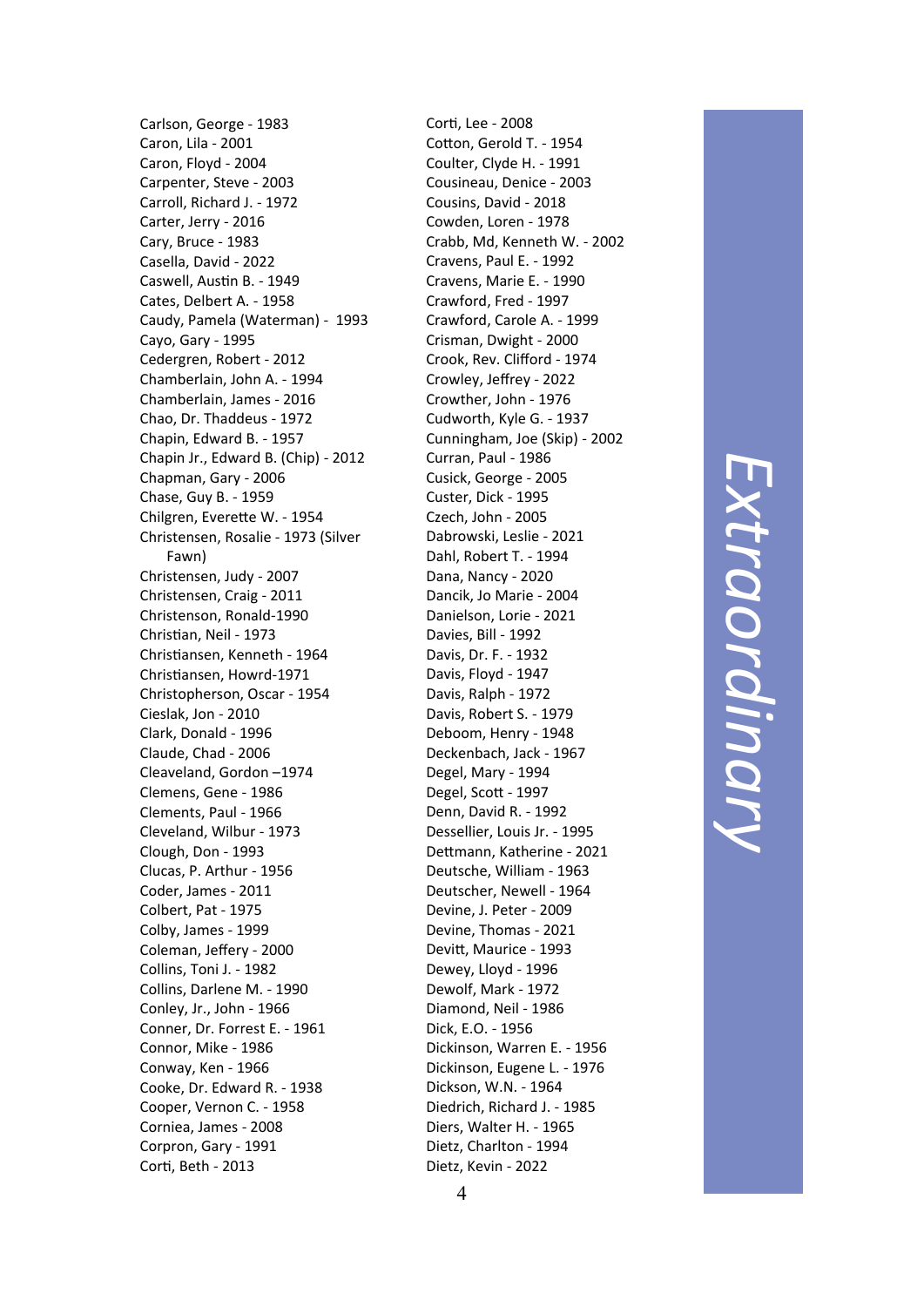# *Selfless*

Dike, Jr., Edward C. ‐ 1989 Dillenburg, Marge ‐ 1990 Dillree, Lois ‐ 1993 Dittbrenner, Shirley - 1975 Dittbrenner, Arno - 1981 Dohrmann, Richard ‐ 1977 Dols, James ‐ 1972 Donehower, Dr. Clifford ‐ 1957 Donohue, John K. ‐ 1955 Doughty, Annette - 1973 (Silver Fawn) Doughty, Brian—2013 Douglass, Allan ‐ 2011 Downs, Barry ‐ 1989 Drassal, Frank ‐ 1949 Dravis, Fred – 1986 Dravis, Margaret Ann ‐ 1994 Dressen, Ed ‐ 1983 Drew, James ‐ 1932 Dubois, Bernard ‐ 1973 Dubois, Kenneth ‐ 1998 Dudley, Ellen ‐ 1989 Duffy, George ‐ 1973 Dufty, Gene - 1986 Duncan, William ‐ 1989 Dunn, J.W.G. ‐ 1934 Durand, James D. ‐ 1966 Dwyer, Robert ‐ 1978 Dygert, Andrew ‐ 1939 Dykoski, Kasmer ‐ 1959 Dykoski, Bob ‐ 1999 Earles, Jeff ‐ 2019 Eastman, Whitney H. ‐ 1947 Eckberg, James ‐ 1974 Eckstein, John ‐ 1983 Eddy, Stan ‐ 1959 Eddy, William ‐ 1969 Edhlund, Leslie ‐ 1957 Edhlund, Russell L. ‐ 1978 Edwards, J.O. ‐ 1932 Egberg, Helen ‐ 1971 (Silver Fawn) Eggert, Robert D. ‐ 1981 Eggleston, Gene ‐ 1992 Eglajs, Gustavas ‐ 1963 Eheim, Joseph M. ‐ 1949 Ehlenfeldt, Fay E. ‐ 1976 Eichen, Jan ‐ 2011 Eisenbrandt, David ‐ 2020 Eisenhauer, Sr., Henri A. ‐ 1991 Eisler, Charles ‐ 1947 Eklund, Bernard J. ‐ 1976 Eklund, Elden ‐ 1982 Elder, Wesley ‐ 2010 Ellenberger, Mark — 2013 Elliot, Arthur ‐ 1966

Elliott, Bob - 2012 Ellsworth, C.O. ‐ 1946 Elmquist, Don ‐ 1982 Elstad, Leonard M. ‐ 1940 Ely, Lewis ‐ 2008 Endersbee, A.M. ‐ 1939 Endsley, Will ‐ 1991 Engebretson, Vernon F. ‐ 1977 Engel, Stephen L. ‐ 1994 Engel, Daniel ‐ 2003 Engel, Barbara ‐ 2005 Englehart, Rebecca ‐ 2007 Englehorn, Lynn – 1999 Ennis, Charles ‐ 2014 Erdman, Carl ‐ 1942 Erick, Gray ‐ 1975 Erickson, Merle R. ‐ 1977 Erickson, Gustav ‐ 1985 Erickson, Galen ‐ 1998 Erickson, Steven ‐ 2005 Erickson, Arnold ‐ 1971 Ericson, Harold ‐ 1962 Esh, William ‐ 1948 Esman, Donald ‐ 1981 Espelien, Maureen ‐ 2004 Evans, Cherryl A. ‐ 1993 Evans, Tim ‐ 2003 Fabel, G. Forrest ‐ 1955 Faegre, John ‐ 1951 Fairbairn, Nancy ‐ 1992 Falconer, William ‐ 2007 Falk, Morris ‐ 1950 Fallon, Dennis ‐ 2015 Farmer, Virgil ‐ 1973 Farmer, Ruby ‐ 1983 Farmer, Doug ‐ 2009 Fasching, Nicholas ‐ 2021 Faulds, Dale W. ‐ 1984 Faulkner, Al ‐ 1975 Fawkes, Bohn ‐ 1955 Fennert, Elmer ‐ 1964 Fenske, Theodore H. ‐ 1956 Fenwick, Lindsay ‐ 1997 Ferrey, Mark ‐ 2021 Fertig, Sharon - 1999 Fett, Gretchen - 2012 Feyo, William ‐ 1985 Fick, Teri ‐ 2012 Fillmore, A.W. ‐ 1956 Fischer, Kurt ‐ 2008 Fisher, William ‐ 1950 Fitch, James ‐ 2009 Fitzgerald, Bradford W. ‐ 1999 Fitzharris, Joseph ‐ 2001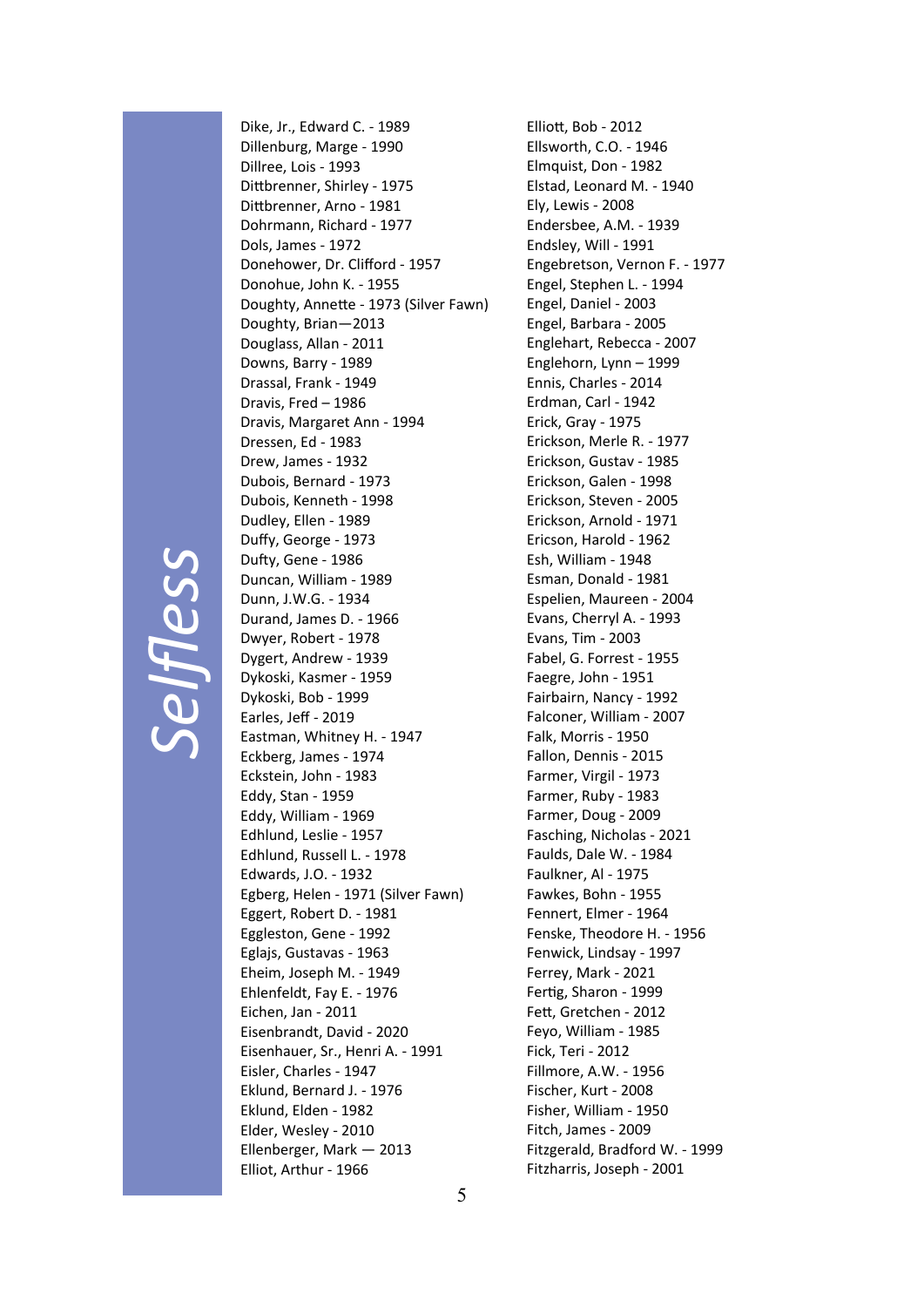Fix, Lisa ‐ 2021 Flesher, Walter W. ‐ 1958 Flickinger, Robin ‐ 2018 Flink, Carl ‐ 1947 Fokken, Loren ‐ 2001 Forbes, Geo ffrey ‐ 2020 Ford, Luther ‐ 1956 Ford, Graham ‐ 1992 Forrest, Carol S. ‐ 1989 Forrest, James H. ‐ 1989 Fortin, Dan - 2016 Foss, Paul ‐ 1967 Fossum, Martin - 1956 Foster, J.K. ‐ 1958 Foster, Karen ‐ 2018 Foster, Wayne ‐ 1959 Franke, Alex P. ‐ 1953 Franke, Michael ‐ 2018 Franken field, Patricia ‐ 2017 Fratto, Michael - 2015 Fredericks, Kay L. ‐ 1993 Fredrick, William – 2001 Freeman, Howard ‐ 1946 Freeman, Willard E. ‐ 1963 Frey, Joseph ‐ 1955 Frey, Roger ‐ 1956 Frits, Robert W. ‐ 1985 Froman, Sidney ‐ 1973 Frost, Harry J. ‐ 1938 Fuchs, Harry ‐ 2013 Fulton, Robert ‐ 1986 Fuhrman, Kurt ‐ 2016 Gabbert, Don ‐ 1971 Gagner, Gerald ‐ 2000 Gagnon, Darrell ‐ 1991 Galdiano, Jose ‐ 1972 Galdiano, Betty - 1973 (Silver Fawn) Gale, Morry ‐ 1968 Galvin Jr, Michael ‐ 2005 Gard, Robert ‐ 2004 Gardner, Guy ‐ 1952 Gardner, Michael ‐ 2008 Garey, James ‐ 2014 Garner, Howard F. ‐ 1966 Garretson, Robert ‐ 1992 Gaustad, Harley ‐ 1960 Gavigan, Robert ‐ 2009 Gehrenbeck, G.B. ‐ 1947 Gehrman, John ‐ 1985 George, Jr., Abner H. ‐ 1994 Gerenz, John M. ‐ 1991 Gerick, Harold ‐ 1953 Gernes, Charles ‐ 1992 Gernes, Norbert ‐ 1998

Ghizoni, George ‐ 1936 Gibbons, T.J. ‐ 1947 Gibson, Sean ‐ 2010 Giebe, Rolland D. ‐ 1984 Gilbertson, Verdie ‐ 1970 Ginsburg, Jr., C.R. ‐ 1978 Gitlin, Joseph I. ‐ 1936 Gitzen, Al ‐ 1987 Gitzen, Charles ‐ 2010 Glaccum, Joseph ‐ 1987 Glenski, Joseph W. ‐ 1992 Glover, Kelly ‐ 2007 Glup, Sco Ʃ ‐ 2019 Go ff, Ed ‐ 2014 Gohl, Jerry ‐ 2011 Gold, Frank S. ‐ 1931 Golden, Joy ‐ 1973 (Silver Fawn) Golub, Harvey ‐ 1988 Goodrich, Phillip ‐ 2007 Gorman, Gary – 2010 Goth, Fred ‐ 1957 Granstrom, Deanna ‐ 2021 Granger, Kenneth ‐ 1957 Granum, Oscar A. ‐ 1949 Graven, Jr., George A. ‐ 1990 Grazzini, Deb ‐ 2014 Green, Richard ‐ 1987 Green, Roger ‐ 2012 Greene, Charles W. ‐ 1975 Greenly, Randall ‐ 2005 Greer, Ben ‐ 1969 Gregory, Antone ‐ 2020 Gregory, Michael M. ‐ 1991 Gregory, Marcia L. ‐ 1999 Greiner, Debbie ‐ 2009 Greiner, Jr., Richard ‐ 2021 Grondin, Sherwood ‐ 1970 Gross, Lyman ‐ 1939 Groth, Norman ‐ 2010 Grove, Al ‐ 1993 Groven, Heidi ‐ 2022 Grudzinski, Gregg ‐ 1995 Grunke, Chris ‐ 1981 Guastad, Harley ‐ 1960 Gurrola, Sue ‐ 2014 Gust, Lloyd R. ‐ 1962 Gustafson, Robert ‐ 1953 Gustafson, Jr., Clifton - 1971 Guthmann, Howard ‐ 1959 Guthmann, John H. ‐ 2002 Gwin, Hugh F. ‐ 1962 Haag, Dale ‐ 1992 Haas, J.Q. Haase, Walter ‐ 1952

#### *DisƟnguished*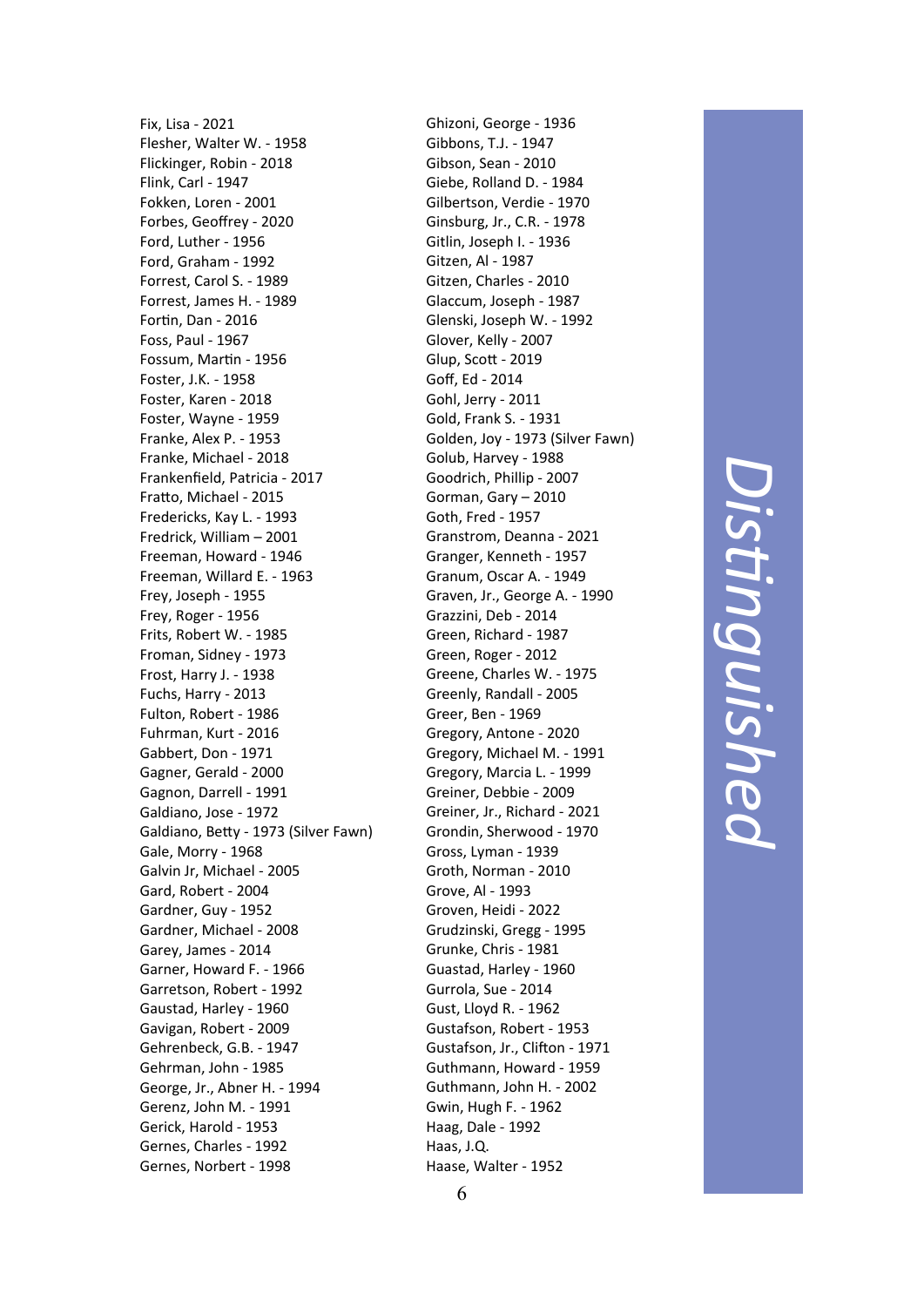#### *Impac ƞul*

Haase, Ron ‐ 1983 Habicht, Eugene ‐ 1961 Hack, Fred ‐ 1992 HackeƩ, Ron ‐ 2010 Hagerman, Roger ‐ 2009 Hagen, Clarice ‐ 2015 Hagman, R.J. ‐ 1936 Haight, A. Donald ‐ 1954 Halbritter, Joel - 2010 Halldin, Willard ‐ 1965 Halverson, Richard P. ‐ 1992 Halvorsen, Edwin ‐ 1961 Halvorsen, Roger ‐ 1968 Hamer, Jr., John ‐ 1947 Haney, Paul ‐ 1973 Hann, Charles ‐ 1982 Hannah, Donald ‐ 1978 Hannah, Sr., Robert J. ‐ 2002 Hansen, David ‐ 2017 Hansen, Robert ‐ 1976 Hansen, Mark ‐ 2007 Hanson, Jerome ‐ 1998 Hanson, John ‐ 2008 Hanson, Kevin ‐ 2020 Hargreaves, Jerome "JT" ‐ 2018 Harrington, Jerry ‐ 1987 Harrington, Nancy ‐ 1991 Hart, Gary ‐ 1983 Hart, David A. ‐ 1995 Harvey, Scott - 2009 Haslund, Roy H. ‐ 1944 Hass, J.Q. ‐ 1932 Hasse, Alan ‐ 1979 Hasz, Lloyd ‐ 1953 Hatlem, Ed ‐ 1983 Hauer, Henry ‐ 1983 Haugan, Duane ‐ 1981 Haugen, Bob ‐ 1985 Haun, George A. ‐ 1989 Haverly, Bruce ‐ 2004 Hawkinson, Roy W. ‐ 1957 Hawkinson, Thomas ‐ 2001 Hawley, E.R. ‐ 1946 Hawley, Charles L. ‐ 1994 Heath, BeƩy ‐ 1976 Hebrink, Dennis E. ‐ 1993 Hedeen, Rich ‐ 2014 Heille, Nicholas ‐ 1997 Heimerl, Cheryl ‐ 2004 Heinrich, Peter ‐ 1961 Heinze, Suzette M. - 1982 Hendrickson, Carl ‐ 2004 Henkes, Robert ‐ 2016 Hennessy, F. Patrick ‐ 1959

Henry, Allan S. ‐ 1981 Henstein, Haakan ‐ 1981 Herbert, Ann ‐ 1987 Herbst, Robert ‐ 1976 Herbst, Walter ‐ 1998 Herland, Elliot ‐ 1993 Hermanson, Arnie ‐ 1991 Herrmann, Barbara Corti - 1986 Hershe, William B. ‐ 1975 Hertzberg, Roger Hess, Daniel ‐ 1999 Hessedal, Rodger ‐ 2001 Hewitt, Robert "Scotty" - 2004 Heyn, Debi ‐ 2011 Higuchi, Isamu ‐ 1964 Hiles, Harold ‐ 1977 Hill, Gladstone C. ‐ 1968 Hilpisch, Peter ‐ 2018 Hinds, P.B. ‐ 1937 Hinds, Ray S. ‐ 1954 Hirsekorn, Fred S. ‐ 1974 Hittler, Bill - 2013 Hively, Chuck ‐ 1993 Hoagland, Mel ‐ 2007 Hobbie, Keith D. ‐ 1993 Hobbs, Earl ‐ 1985 Hodges, Amelia ‐ 1974 Hodges, Don ‐ 1976 Hoemke, Max ‐ 1966 Hoffman, Donald — 1945 Hoffmann, Elizabeth ‐ 2008 Hoffner, John ‐ 1973 Hoglund, Ricard ‐ 1969 Holbrook, Walter R. ‐ 1956 Holden, Richard ‐ 1987 Holland, Jeanne ‐ 2005 Holle, Arthur ‐ 2004 Holler, Albert ‐ 1967 Holm, Lyndon S. ‐ 1957 Holm, Lorna ‐ 1971 (Silver Fawn) Holmberg, Richard ‐ 1975 Holmberg, Sr., David ‐ 1993 Holmen, Glenn ‐ 2000 Holmstrom, Carl W. ‐ 1967 Holstad, Gary ‐ 1976 Hookom, Allene ‐ 1972 (Silver Fawn) Hookom, Ken ‐ 1974 Hopkins, Percy ‐ 1951 Horner, James ‐ 1959 Horst, Soni ‐ 1994 Hosch, Lawrence T. ‐ 1989 House, Ross ‐ 1997 Houser, A.H. ‐ 1938 Houts, Wally ‐ 1974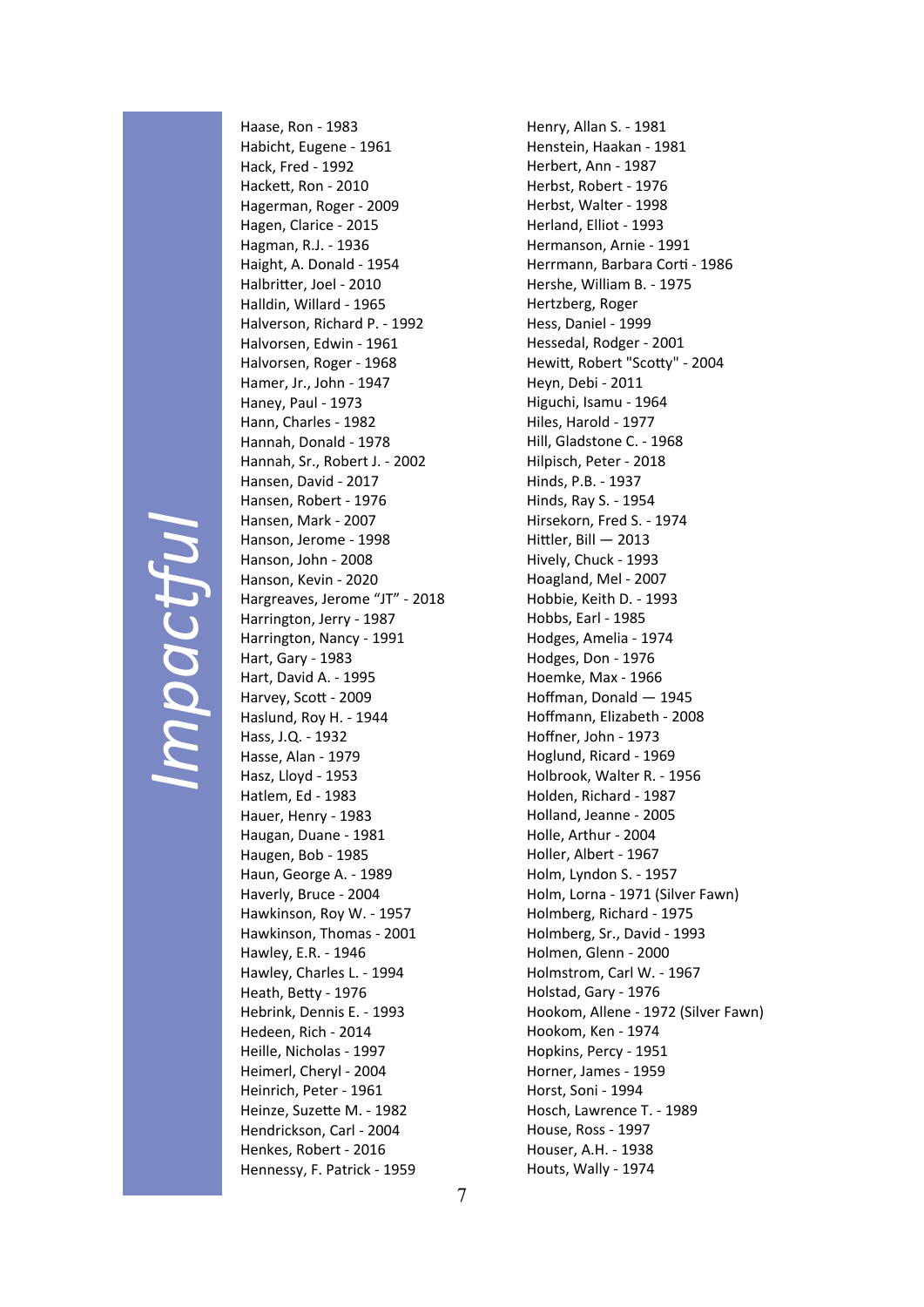Houts, Robert ‐ 2017 Hovde, Dr. Gordon ‐ 1975 Howard, Keith ‐ 1990 Howard, Donald ‐ 1992 Howard, William ‐ 1997 Howard, Rev. W.S. ‐ 1933 Howe, Ralph ‐ 1976 Howe, Sco Ʃ ‐ 1996 Howe, Richard ‐ 1997 Howey, Richard ‐ 2001 Huber, Edward J. ‐ 1957 Huber, Pete ‐ 1995 Hubin, Garland ‐ 1963 Hudachek, Harold A. ‐ 1974 Hulings, A.D. ‐ 1964 Hunt, Fred ‐ 1997 Hunter, Thomas A. ‐ 1994 Huntley, Richard ‐ 1982 Huntley, Charles ‐ 1986 Huntley, Marilee ‐ 1987 Hurley, Daniel ‐ 2007 Hush, Howard ‐ 1942 Ireland, Carl W. ‐ 1996 Irish, Robert ‐ 2002 Irvin, Frederic ‐ 1974 Irving, H.G. ‐ 1937 Jacobsen, Ralph A. ‐ 1952 Jacobson, Ron ‐ 2004 Jacoby, Bruce ‐ 2012 Jacques, Don ‐ 1995 Jaeger, George ‐ 1974 Jagger, John – 1977 Jaglo, William ‐ 1958 Janes, Hon. J. Cli fford ‐ 1957 Janke, Scott - 2012 Japs, Leonard ‐ 1975 Jaros, James H. ‐ 1994 Jasinski, Jerome J. ‐ 1961/62 Jass, Will ‐ 1989 Jensen, Robert ‐ 1974 Jansen, Joseph ‐ 2019 Jeo, Richard ‐ 2016 Jerve, Pam ‐ 2007 Jirik, Emil "Sonny" ‐ 2000 Jirik, Barbara ‐ 2005 Johannsen, Arthur ‐ 1961/62 Johannsen, Marc ‐ 2018 Johnson, Earl ‐ 1945 Johnson, Malcolm ‐ 1950 Johnson, Lloyd ‐ 1951 Johnson, Bernard ‐ 1965 Johnson, Bradley ‐ 2020 Johnson, Clayton ‐ 1968 Johnson, George ‐ 1969

Johnson, Robert C. ‐ 1970 Johnson, Robert W. ‐ 1971 Johnson, Raymond ‐ 1972 Johnson, Roger A. ‐ 1975 Johnson, Erling ‐ 1978 Johnson, Richard ‐ 1979 Johnson, Walter ‐ 1981 Johnson, Ambros ‐ 1983 Johnson, Fred ‐ 1983 Johnson, Ana Jean ‐ 1985 Johnson, Kathy ‐ 1987 Johnson, Gregory A. ‐ 1995 Johnson, Lee ‐ 1996 Johnson, Lloyd ‐ 2020 Johnson, Lynn ‐ 1997 Johnson, Peter ‐ 1998 Johnson, Norman ‐ 2001 Johnson, Alan ‐ 2003 Johnson, Dave ‐ 2003 Johnson, Mark ‐ 2003 Johnson, Phil ‐ 2005 Johnson, Laurie ‐ 2006 Johnson, Randy ‐ 2009 Johnson, Rusty ‐ 2009 Johnson, Richard G. ‐ 1972 Johnson, Je ffrey ‐ 2012 Johnson, Willis ‐ 1956 Johnson, Frederick M. ‐ 1958 Johnson, Lester ‐ 1963 Johnson, Richard A. ‐ 1971 Johnson, Paul ‐ 1980 Johnson, Richard ‐ 1980 Johnson, Carolyn ‐ 1973 (Silver Fawn) Johnson, Mitchell ‐ 2016 Johnson, Rev. Edwin C. ‐ 1961 Johnson ‐Naumann, Laurie ‐ 2020 Johnston, Robert H. ‐ 1991 Johnston, Richard M. ‐ 1999 Johnston, Patricia ‐ 2012 Jonassen, George ‐ 1960 Jones, David ‐ 2018 Jones, David ‐ 1934 Jones, George ‐ 1976 Jones, William A. ‐ 1992 Jones, Dee ‐ 1972 (Silver Fawn) Jones, Brian ‐ 2015 Jopek, Tim ‐ 2010 Jordan, William A. ‐ 1967 Jorgensen, Donald ‐ 1980 Jorgenson, Howard ‐ 1958 Jorgenson, Donald R. ‐ 1979 Joynes, Floyd ‐ 1970 Jungkunz, David – 2007 Kadlec, Edward ‐ 2007

*Suppor***d**. *ve*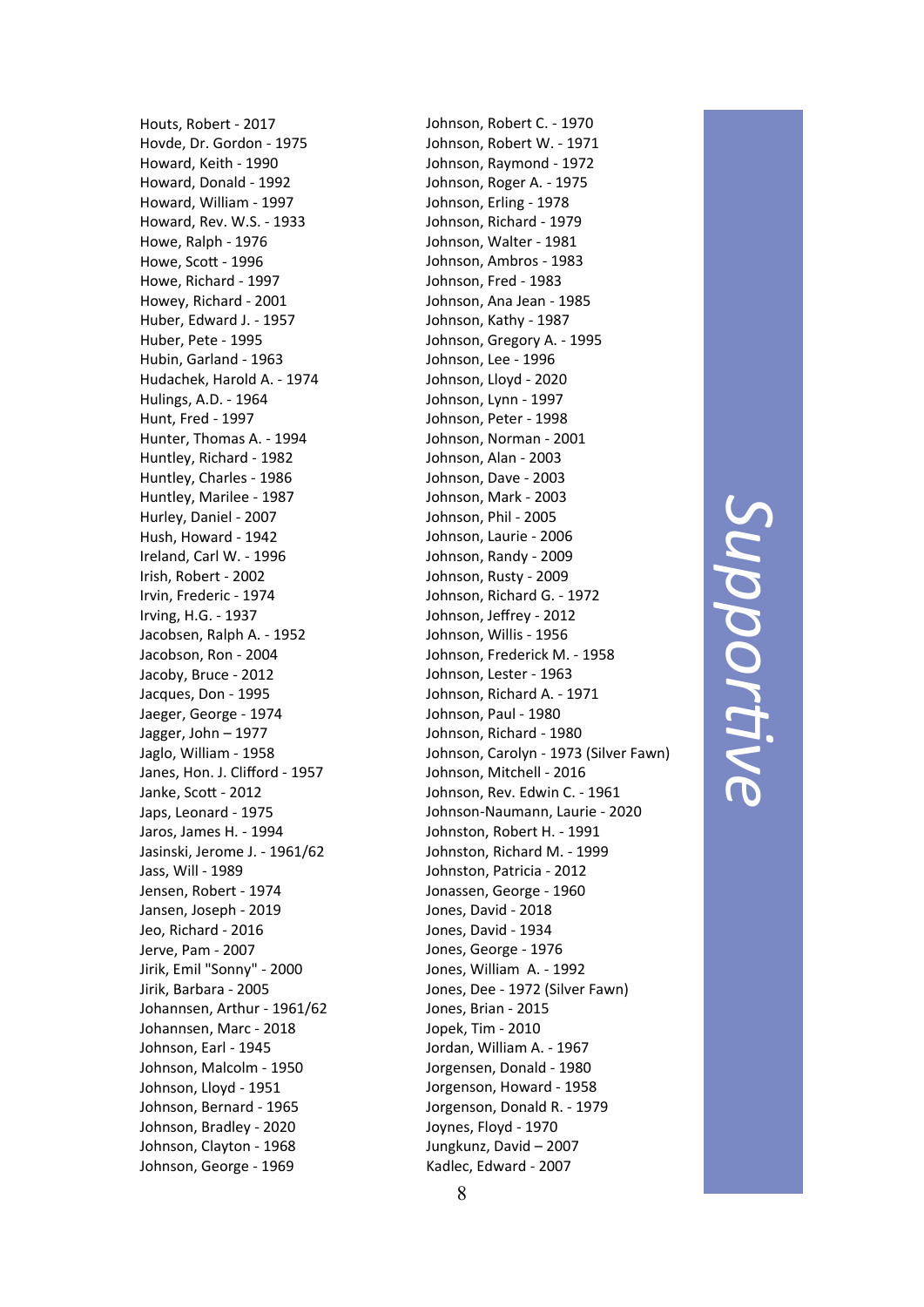# *Leader*

Kadlec, Joseph ‐ 1977 Kaeppel, Carl G. ‐ 1940 Kagol, Virginia ‐ 1991 Kalsow, Warren ‐ 2011 Kamrath, Keith ‐ 2002 Kasper, Martha ‐ 1999 Kasper, David ‐ 2005 Kaus, Paul ‐ 2011 Kaye, Harry L. ‐ 1956 Keefe, John S. ‐ 1988 Kees, Donald ‐ 1971 Keinenberger, Carl ‐ 1987 Keller, Ronald P. ‐ 1975 Kellum, Brent ‐ 2015 Kelly, William ‐ 1954 Kelly, Lester ‐ 1974 Kelsey, Dr. Clive ‐ 1968 Kelsey, Chauncey M. ‐ 1964 Kenady, James ‐ 1973 Kennedy, John ‐ 1975 Kennedy, Jr., John ‐ 1994 Kerns, Michael ‐ 2019 Kersten, Jerry P. ‐ 1985 Ketel, Susan ‐ 1989 Keymer, David ‐ 2000 Kiley, Pam ‐ 2006 Kimball, Gene ‐ 2014 Kimball, Jody ‐ 2017 King, Doug ‐ 2007 King‐Markham, Jessi ‐ 2016 Kingsbury, Arthur ‐ 1940 Kircher, William ‐ 1977 Kirchner, William ‐ 1972 Kirk, Warren ‐ 1970 Kirk, Charles ‐ 1980 Kirkvold, John ‐ 1958 Kittell, Fred Osmer - 1962 Kittleson, Lou - 1983 Kjelland, Dr. J.A. ‐ 1938 Klang, Leif ‐ 2012 Klas, F. Alexandra ‐ 1994 KlawiƩer, Dee ‐ 1990 Klein, Paul ‐ 2004 Kleist, Doug ‐ 2012 Klemm, David ‐ 2018 Klemm, Heather ‐ 2019 Kleven, Harold ‐ 1990 Kline, Corey ‐ 2007 Klinkhammer, Sr., David E. ‐ 1990 Kneissel, Charles E. ‐ 1952 Kniebel, Erich ‐ 1965 Knight, R.R. ‐ 1934 Knight, Edwin M. ‐ 1973 Knight, Dr. Mellan A. ‐ 1960

Knoll, Shirley ‐ 1973 (Silver Fawn) Knuteson, Maggie ‐ 2009 Knuth, Doran ‐ 1979 Knuth, Daniel J. ‐ 1997 Knuth, Joann C. ‐ 2006 Koch, Eugene ‐ 1968 Koechlein, Richard ‐ 1993 Koepke, Robert ‐ 2001 Kohen, Jeff ‐ 2014 Koivula, MarƟn ‐ 1973 Kopisca, Wallace ‐ 1964 Krakowski, Lawrence ‐ 1999 Kramer, Charles ‐ 1972 Kramer, David – 2020 Krause, Eugene – 1966 Krause, Keith ‐ 2003 Krautkramer, Father Lee ‐ 1979 Krawczyk, Jonathan (Skip) ‐ 2014 Krcil, John ‐ 2021 Krech, Steven M. ‐ 2002 Kreuger, Brenda ‐ 1995 Kronholm, Gunnar ‐ 1978 Kruse, Arthur A. ‐ 1945 Kruse, Arthur H. ‐ 1960 Kubicek, John ‐ 1998 Kubista, Terry ‐ 1993 Kuhl, Mark ‐ 2000 Kuivinen, Jay ‐ 2014 Kulbieda, Joseph ‐ 1966 Kuller, Merrill M. ‐ 1969 Kupka, Adolph ‐ 1967 Kupka, Allen ‐ 2006 Kuznia‐Mails, Denise ‐ 2015 Kwiecien, John ‐ 1972 Kwiecien, Carol ‐ 1972 (Silver Fawn) Kwong, Gary ‐ 2007 Kydd, George ‐ 1986 La Vine, K.M. ‐ 1955 LaBaw, Mark ‐ 2017 Laage, Linn ‐ 2012 Lackner, Ray ‐ 1949 Laclaire, CurƟs ‐ 2008 Ladner, James ‐ 1980 Lafayette, Harold - 1963 Landes, Ed ‐ 1972 Lang, A. Haswell ‐ 1953 Lange, Dietrich ‐ 1932 Lange, Fred ‐ 1963 Lange, Walter ‐ 2006 Langenbach, John ‐ 2000 Lanner, Paul ‐ 1986 Larkin, Arthur E. ‐ 1946 Larsen, Neil ‐ 2001 Larson, Albert ‐ 1949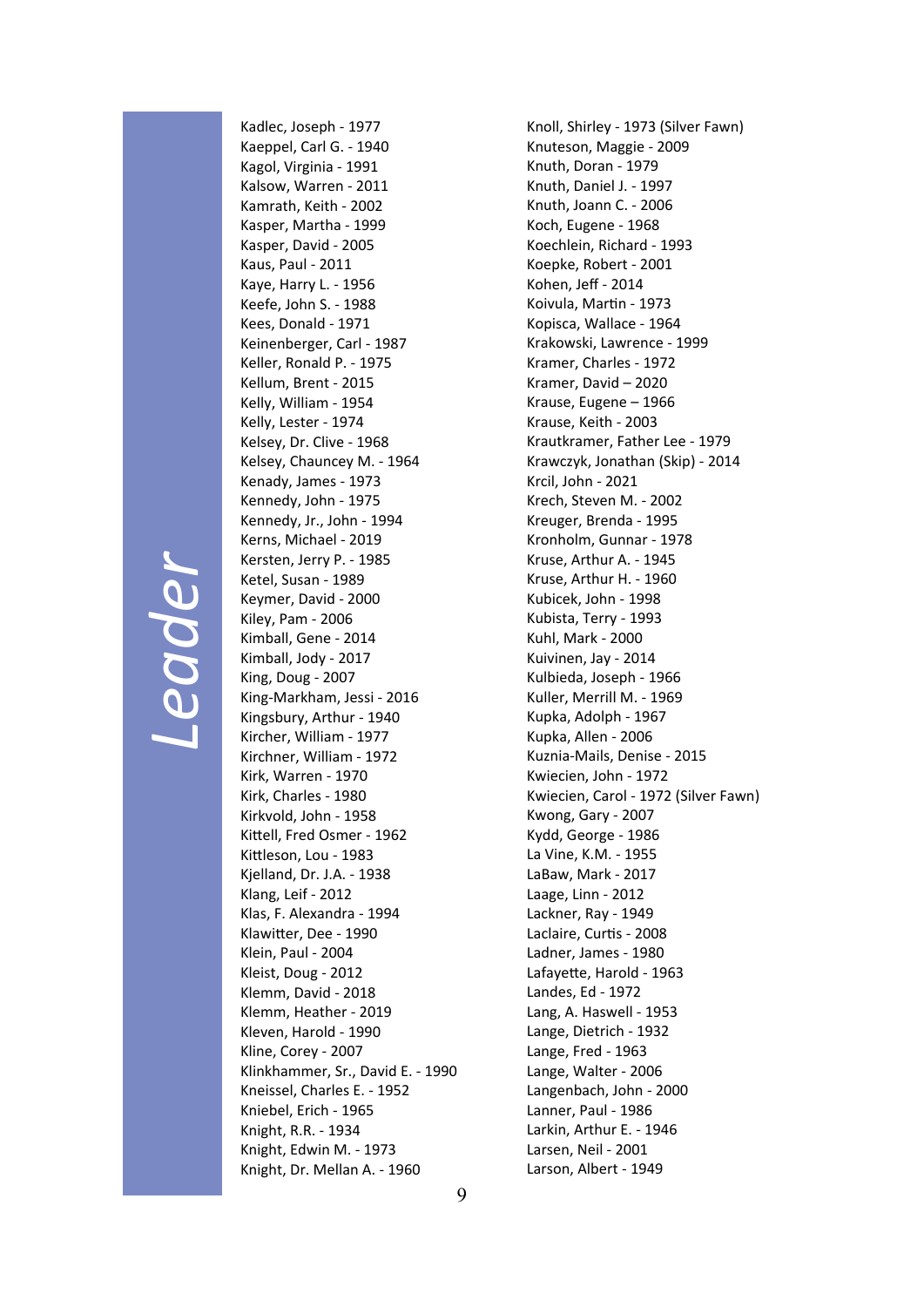Larson, Alfred ‐ 1958 Larson, Walter ‐ 1960 Larson, Darrel ‐ 1978 Larson, Donna ‐ 2013 Larson, Boyd ‐ 1983 Larson, Steve ‐ 2009 Larson Jr., William ‐ 1997 Lartch, Fran ‐ 1960 Lauver, Don ‐ 1989 Lavaque, Chuck ‐ 1976 LaVine, K.W. Lawonn, Phil ‐ 2018 Le Vine, Alex G. ‐ 1960 Leach, Harvey W. ‐ 1969 Leary, Robert ‐ 1985 LeBlanc, Virgil ‐ 1981 Lee, James ‐ 1990 Lee, Ronald ‐ 2015 Lees, Doug ‐ 1986 Lehman, Robert ‐ 1962 Lehn, Delores ‐ 1973 (Silver Fawn) Leier, Duane ‐ 1989 Leier, Barbara ‐ 1993 Leifermann, Cheryl ‐ 2006 Lennartson, Vern ‐ 1946 Lennon, Michael ‐ 1998 Lenort, Daniel ‐ 2005 Lent, Jim ‐ 2013 Lenz, Varland Jay ‐ 1996 Lepsche, Raymond A. ‐ 1969 Letourneau Sr, James ‐ 2005 Levig, Todd ‐ 2000 Levinsohn, Eli ‐ 1957 Lewis, Craig ‐ 1995 Lewis, John ‐ 2021 Liedman, Carl ‐ 2012 Liffrig, Timothy ‐ 2018 Liljenquist, Verna ‐ 1989 Lillemo, Kenneth ‐ 2008 Lillemo, Mary ‐ 2011 Linder, Albert ‐ 1983 Linder, Steve ‐ 2020 Lindfors, Jim ‐ 2015 Lindor, Larry ‐ 1999 Litzkow, Lawrence G. ‐ 1995 Lloyd, John ‐ 1961 Lloyd, Donald ‐ 1974 Lloyd, John H. ‐ 1961/62 Locke, C.M. ‐ 1935 Lockwood, Bill ‐ 1993 Lodmell, Layne ‐ 2016 Loevinger, Hon. Gustav ‐ 1936 Lohman, Gustav C. ‐ 1952 Lombardo, Patrick ‐ 2004

Looby, George ‐ 1971 Lord, William ‐ 1962 Loudon, Earl ‐ 1974 Lowe, F.L. ‐ 1943 Luebke, H.F. ‐ 1959 Luhring, Dr. E.E. ‐ 1953 Luick, Homer ‐ 1950 Luikart, Ken ‐ 1968 Lumphrey, Oliver A. ‐ 1955 Lund, Dennis ‐ 1978 Lund, Michael D. ‐ 1997 Lundeen, Orren F. ‐ 1960 Lundholm, William ‐ 1979 Lunn, John ‐ 1980 LykseƩ, Keith ‐ 2015 Lyman, William E. ‐ 1958 Lynch, John ‐ 1960 Lynch, Warren ‐ 1971 Lynch, Michael ‐ 1987 Lyon, Mel ‐ 1983 Lyon, Phil ‐ 1990 Lyons, Deb ‐ 2009 Macdonald, Sibbald ‐ 1947 Mackin, Donald ‐ 1976 Macmillian, Howard ‐ 1964 Madsen, Hon. Charles D. ‐ 1960 Maeser, Marlene ‐ 1975 Magnuson, Carlton ‐ 1965 Magnuson, Edwin ‐ 1966 Magnuson, Carol ‐ 1995 Mahoney, William A. ‐ 1958 Mahowald, Paul ‐ 2018 Maiden, Merle I. ‐ 1972 Malmquist, Reynold ‐ 1963 Malmquist, Jerome ‐ 2006 Malmquist, Vincent ‐ 1958 Maltby, Jeffrey ‐ 2000 Manion, Donald ‐ 1997 Manning, George R. ‐ 1943 March, Samuel A. ‐ 1931 Markham, MaƩ ‐ 2017 Marks, Rev. W.J. ‐ 1944 Marose, Donald E. ‐ 1998 Marquardt, Kathryn T. ‐ 1973 (Silver Fawn) MarrioƩ, Dwight ‐ 1968 Marth, Dianne ‐ 1998 Martin, Brent - 2016 Martineau, Phil - 1982 Mason, John M. ‐ 1932 Mason, Leslie ‐ 1957 Mathews, Dean ‐ 1974 Mathewson, Robert ‐ 1998 Mathias, Clifford ‐ 1967

### Honorable *Honorable*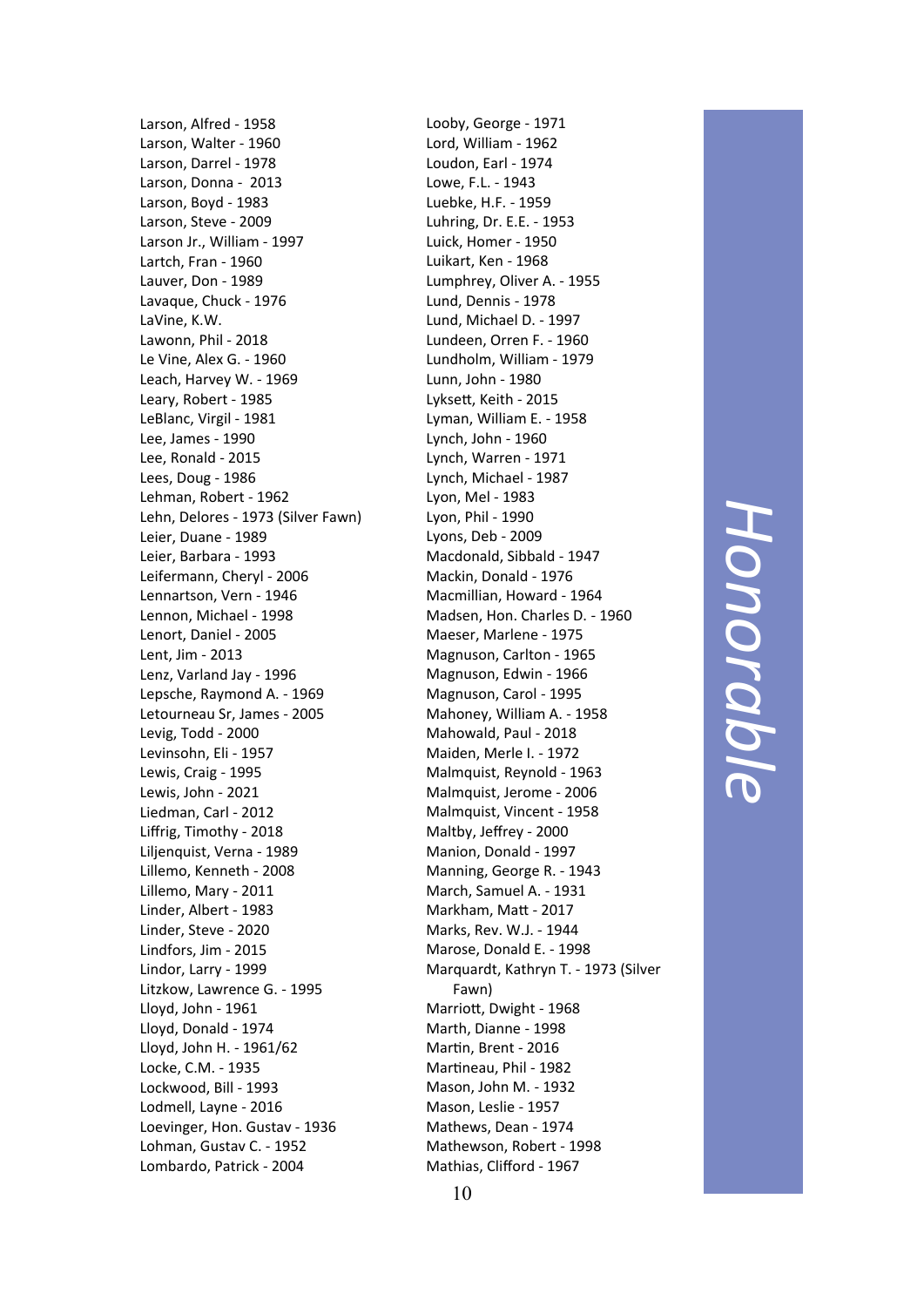# *Faithful*

Mathiason, Robert ‐ 1959 Matthews, Barbara - 1998 Matthews Sr, William - 2005 May, James ‐ 2001 Mayer, Carl ‐ 1952 Maynard, Marcus ‐ 1947 Mcaninch, Lloyd ‐ 1978 McArthur, Frank J. ‐ 1959 McBride, Carl ‐ 1958 McCabe, Roger ‐ 2006 McCabe, Jeff ‐ 2010 McCall, Donald ‐ 1997 McCall, Russell B. ‐ 1967 McCarthy, Donald ‐ 1976 McClintock, George ‐ 1966 McCoy, Bernard ‐ 1961/62 McFarlane, Loyal T. ‐ 1966 McGinn, Mike ‐ 1986 McGinnis, Paul ‐ 2011 McGuire, Padraic ‐ 2020 McKay III, James ‐ 2022 McKeown, Thomas W. ‐ 1973 McKinney, James ‐ 1973 McKinnon, H. Hugh ‐ 1949 McLagan, Murray ‐ 1963 McLane, Arthur ‐ 1941 McLaughlin, Ted ‐ 2009 McLean, Ralph ‐ 1980 McNally, Brian P. ‐ 1997 McNally, Hon. C.F. ‐ 1940 McNeill, Robert ‐ 1965 McNiff, Myles ‐ 1986 McShannock, Donald ‐ 1976 McVey, BeƩy ‐ 1974 McVey, Elmer ‐ 1977 Meckel, Silas ‐ 1946 Meeker, Gordon ‐ 1958 Meincke, Carl ‐ 2007 Meinke, Loren ‐ 1985 Melander, Ted ‐ 1971 Melzer, Ron ‐ 2006 Menk, Louis W. ‐ 1971 Menter, Howard ‐ 1962 Menz, C.J. ‐ 1938 Merino, Tom ‐ 2017 Merrill, Prentice - 1988 Meyer, Daron ‐ 2016 Michaelson, Bill ‐ 1995 Milbert, Howard ‐ 1964 Millenacker, Dan ‐ 1999 Miller, Shirley ‐ 1932 Miller, Donald ‐ 1953 Miller, Harold E. ‐ 1964 Miller, John ‐ 1969

Miller, Floyd ‐ 1989 Miller, Anita ‐ 1993 Miller, Randy ‐ 1999 Miller, Linda ‐ 2000 Miller, Thomas ‐ 2000 Miller, Herb ‐ 2004 Miller, Randy ‐ 2009 Miller, Roger ‐ 2013 Miller, Frederick ‐ 1973 Miller, Donald L. ‐ 1981 Miller, Michael ‐ 2017 Milliren, Dwight ‐ 1942 Mills, John ‐ 2007 Miner, Cal ‐ 2006 Mirovsky, Dennis ‐ 2010 Misemer, David ‐ 2006 Mitchell, John ‐ 1931 Mitchell, Charles ‐ 1959 Mitchell, J.B. ‐ 1933 Mitton, Stephen - 1996 Moberg, Daryl ‐ 1987 Moen, Arthur ‐ 1989 Moen, Marvin ‐ 1951 Moen, Michael ‐ 2016 Moldenhauer, Luverne ‐ 1998 Molkenbur, Robert G. ‐ 1964 Momsen, Richard ‐ 1957 Monroe, James ‐ 1979 Mooers, Howard ‐ 1975 Moore, Harry ‐ 1958 Moore, Dr. Robert ‐ 1974 Moore, Dave ‐ 1980 Moore, Ayleen "Mickey" ‐ 1972 (Silver Fawn) Moran, A.B. ‐ 1940 Morgan, Joseph ‐ 1950 Morgan, Thomas ‐ 1998 Moriarty, John ‐ 2011 Morris, Arthur ‐ 1971 Morris, Gary ‐ 1981 Morris, Tim ‐ 2005 Morse, Ed ‐ 2003 Mortensen, Jerald ‐ 2004 Moser, Viola ‐ 1973 (Silver Fawn) Mosner, James B. ‐ 1994 Mottinger, Lyle - 1976 Moulton, Frank ‐ 1956 Moynihan, Shawn ‐ 2015 Mueller, George ‐ 2001 Muiznieks, Veidols ‐ 2000 Mullen, George S. ‐ 1966 Mullin, Robert ‐ 1968 Mund, Wallace ‐ 1980 Muench, Sandy ‐ 2015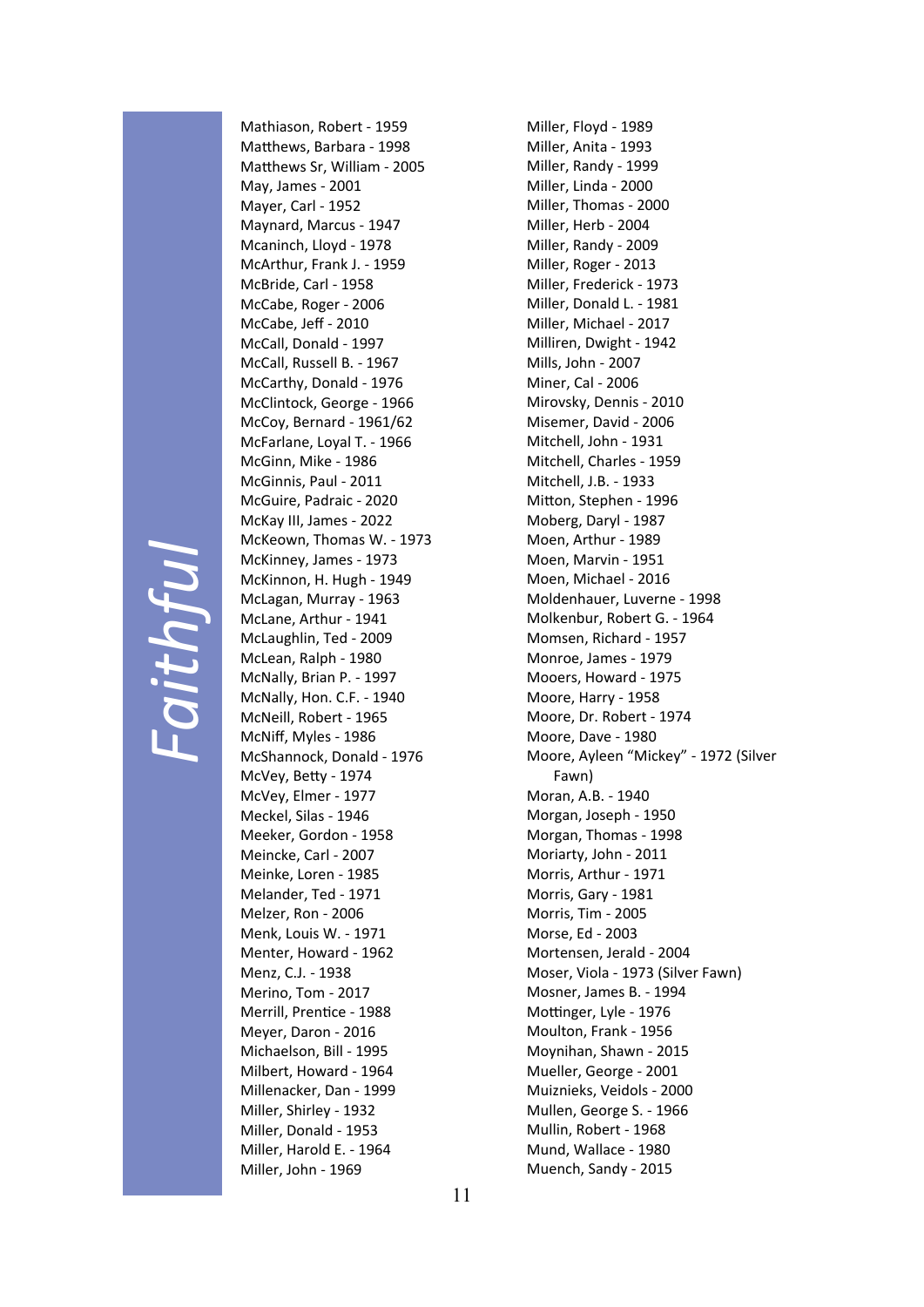Munkholm, Owen ‐ 1967 Munns, Hugh ‐ 1960 Murphy, Dennis ‐ 1948 Murphy, Beatrice ‐ 2002 Murphy, Dave ‐ 2010 Murphy, Ron ‐ 2010 Musser, John M. ‐ 1961 Myren, Theodore ‐ 1957 Nachtsheim, David ‐1964 NaSalle, Steve ‐ 2015 Nason, Philip H. ‐ 1957 Nauertz, Jr., Roy P. ‐ 1990 Neilsen, George ‐ 1985 Neitzel, Doug ‐ 2001 Nelson, Paul ‐ 1946 Nelson, O.A. ‐ 1948 Nelson, Norman H. ‐ 1955 Nelson, Percy G. ‐ 1957 Nelson, Leroy ‐ 1963 Nelson, Marvin ‐ 1975 Nelson, Charles ‐ 1983 Nelson, Harold ‐ 1983 Nelson, Roy ‐ 1983 Nelson, Rod ‐ 1985 Nelson, Robert ‐ 1987 Nelson, Jeff ‐ 1994 Nelson, Daniel K. ‐ 1998 Nelson, Dawn (Whiteside) ‐ 1999 Nelton, Peter ‐ 1976 Ness, Loren ‐ 1972 Neuendorf, Harold ‐ 1961 Neuman, Mark ‐ 2006 Neuner, Richard ‐ 2009 Newcomb, Ted ‐ 1980 Nichols, Robert A. ‐ 1961 Nicholson, Morris E. ‐ 1965 Nicholson, Norma ‐ 1971 (Silver Fawn) Nickels, I.H. ‐ 1938 Nickolay, Raymond M. ‐ 1965 Nielsen, George ‐ 1965 Nilsen, William ‐ 1949 Nipp, John H. ‐ 1981 Niss Dunn, Jamie ‐ 2007 Niƫ, Julie A. ‐ 2002 Noack, Pat ‐ 1994 Nolan, William ‐ 1982 Nonweiler, Greg ‐ 2007 Nooleen, Douglas ‐ 1959 Noonan, Francis ‐ 2010 Nooyen, Larry ‐ 2011 Nooyen, Terry N. ‐ 2011 Nordberg, Karl ‐ 2006 Nordby, Rev. H.P. ‐ 1943 Nordlie, O.G. ‐ 1946

Nordrum, Leroy ‐ 1986 Nordstrom, Milt ‐ 1947 Norris, Walter N. ‐ 1964 North, Clarence ‐ 1972 Novy, David R. ‐ 1996 Nowlan, Joan M. ‐ 1983 Numainville, Woody ‐ 1988 Nuness, Albert ‐ 2003 Nygaard, Arthur ‐ 1949 Nygaard, Kenneth ‐ 1959 Nylin, Richard ‐ 2002 Nystrom, Howard ‐ 1963 Nystrom, Earl W. ‐ 1976 Nystrom, Earl W. ‐ 1967 O'Connell, James ‐ 1968 O'Fallon, Bob ‐ 1994 Oakes, Walter ‐ 1948 Oakes, George ‐ 1935 Oas, Arvid ‐ 1960 Obertin, Pat - 1996 O'Brien, O.S.C, Fr. Thomas ‐ 2000 Odmark, Carl ‐ 1963 Oehmke, Richard ‐ 2005 Oehmke, Daniel ‐ 2011 Oesterreich, Walter ‐ 1985 Oldowski, Robert ‐ 1978 Oldowski, Carol ‐ 1981 Olive, Peter ‐ 2015 Oliver, Miranda ‐ 2008 Olseen, Jr., Axel E. ‐ 1985 Olson, David ‐ 2018 Olson, Morgan ‐ 1958 Olson, Lloyd ‐ 1968 Olson, Gerald H. ‐ 1974 Olson, Keith Alen ‐ 1985 Olson, Arden ‐ 1990 Olson, Paul ‐ 1995 Olson, David Erland ‐ 1998 Olson, Earl ‐ 2000 Olson, John ‐ 2007 Olson, David F. ‐ 2015 Olson, Kirby ‐ 2015 Olson, Steve ‐ 2016 O'Mara, Edward A. ‐ 1975 O'Mara, Tom ‐ 2011 O'Neal, Teresa ‐ 1986 O'Neill, Jr., John L. ‐ 1964 OnstoƩ, Edwin ‐ 1987 Opp, Charles ‐ 2001 Orans, Lewis ‐ 1991 Orlando, Elaine ‐ 2014 Orr, Hon. G.M. ‐ 1932 Oss, Gerald ‐ 1989 Oster, David ‐ 2016

*Exemplary*  Exemplary

12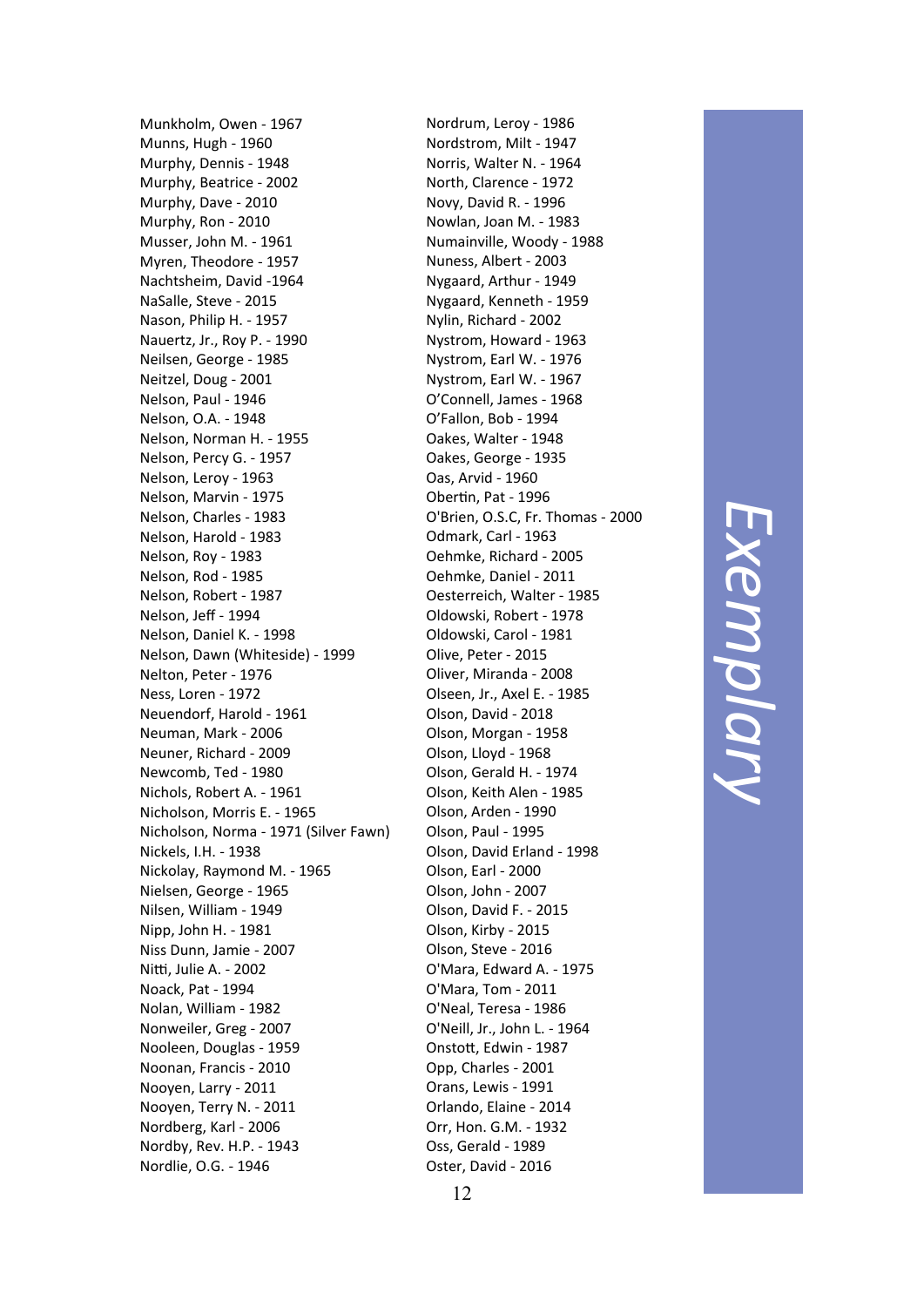# *Outstanding*  Outstanding

Ostgaard, Joel ‐ 1998 Ostroot, Jim ‐ 2013 Oswood, Albin ‐ 1972 O Ʃoson, Keith ‐ 1997 Packard, Rolland ‐ 1955 Page, Gregory R. ‐ 2015 Palm, Harry A. ‐ 1958 Panning, Steven ‐ 2019 Paprocki, John T. ‐ 1990 Parent, Robert ‐ 1974 Parish, John C. ‐ 1953 Parker, Craig L. ‐ 1971 Parker, John ‐ 1975 Parker, Thomas ‐ 1987 Parks, Samuel ‐ 1963 Parslow, Max ‐ 1952 Parsons, E. Dudley ‐ 1973 Pastir, Jeff - 2013 Patterson, George - 1980 Patterson, John - 2011 Pattison, Jeff - 2022 Paugh, Betty - 1974 Paul, Fred ‐ 1946 Paul, Jr., Fred L. ‐ 1987 Pauley, Kenneth ‐ 1997 Paulson, Craig ‐ 2003 Paulson, Bruce ‐ 2009 Pavel, August ‐ 1965 Pavik, John ‐ 1991 Pease, Archie ‐ 1964 Pedersen, Nicholas ‐ 2019 Pedersen, Brodie ‐ 2020 Pederson, Dennis ‐ 1985 Pederson, James ‐ 1987 Pederson, Jon ‐ 1996 Pederson, Sophie ‐ 2000 Pehle, Dexter ‐ 1978 Peirson, Holly ‐ 2012 Pelava, Sco Ʃ ‐ 2017 Pendergast, James ‐ 1991 Perry, Stephen ‐ 2002 Person, Kenneth ‐ 1970 Peters, Rolla ‐ 1951 Petersen, Cole ‐ 1994 Petersen, Marie ‐ 1996 Peterson, Brad ‐ 2020 Peterson, Carl ‐ 1934 Peterson, Martin - 1951 Peterson, Ralph ‐ 1956 Peterson, Algene ‐ 1958 Peterson, Gilbert L. ‐1966 Peterson, Carl ‐ 1969 Peterson, Edward R. ‐ 1973 Peterson, Theodore ‐ 1973

Peterson, Jerome ‐ 1977 Peterson, William G. ‐ 1980 Peterson, Don ‐ 1981 Peterson, Norman ‐ 1982 Peterson, James R. ‐ 1983 Peterson, Richard ‐ 1989 Peterson, Gregg ‐ 2000 Peterson, Terry ‐ 2006 Peterson, Don ‐ 2008 Peterson, Brandon ‐ 2022 Pettitt, Robert E. - 1995 Peyton, Morrow ‐ 1963 Phillips, John ‐ 1981 Phillips, Warren E. ‐ 1985 Phillips, Richard ‐ 2010 Philpo Ʃ, Charles ‐ 1982 Pickens, Walter ‐ 1961 Piepel, Jack ‐ 2009 Pietsch, Roger E. ‐ 1984 Pinson, Clayton ‐ 2019 Pitheon, Michelle ‐ 2013 Pittman, Leon L. - 1981 Pitts, Robert - 1980 Plaisance, Warren ‐ 2013 Plante, Robert F. ‐ 1960 Plantenberg, Gary ‐ 2000 Podominick, Charles ‐ 2008 Polta, Joseph ‐ 2016 Polzin, Tom ‐ 2006 Pomeroy, Sherwood R. ‐ 1991 Popa, Linda H. ‐ 1993 Popehn, Phillip ‐ 1990 Popehn, Greg ‐ 2001 Porter, William ‐ 1948 Porter, Verne B. ‐ 1985 Porter, Kenneth ‐ 1999 Potter, Lee A. - 1954 Prekker, Ronald ‐ 1983 Prentice, William - 1971 Preston, Frank S. ‐ 1935 Pritchard, Michelle ‐ 2017 Proesch, John F. ‐ 1974 Provost, Robert ‐ 1993 Puetz, Stephen ‐ 1998 Pulliainen, Marilyn ‐ 1975 Purdham, David ‐ 2012 Purrington, Donald ‐ 1946 Quast, Walter ‐ 1970 Quesnell, Michael ‐ 2011 Quigley, Robert ‐ 1964 Rahn, Lonna ‐ 1999 Ralston, Raymond H. ‐ 2002 Randall, C.B. ‐ 1932 Randall, William B. ‐ 1967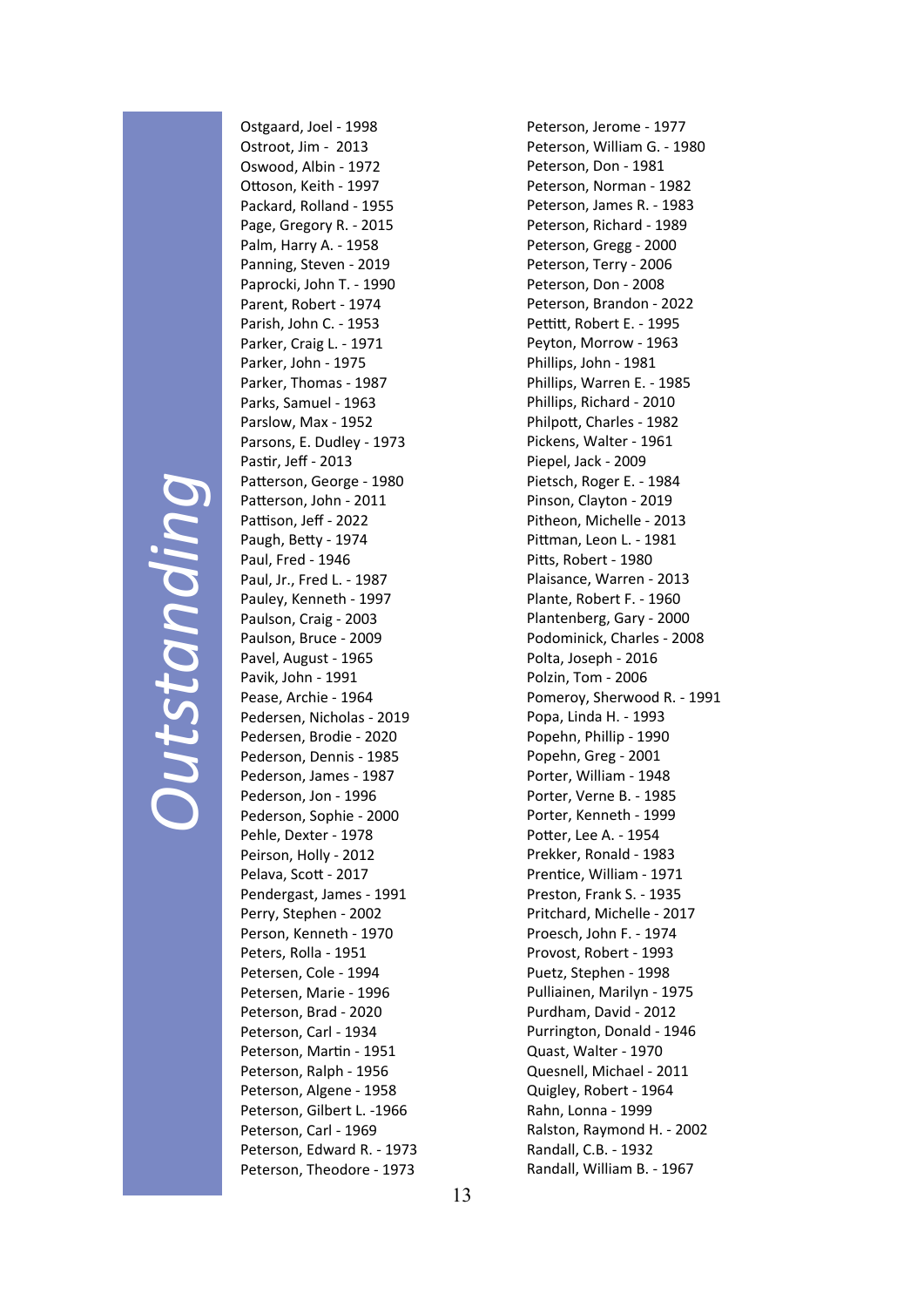Ransom, Lyman Earl ‐ 1979 Rasmussen, Kenneth ‐ 2017 Rasmussen, Mariane ‐ 1974 (Silver Fawn) Rasmussen, BreƩ ‐ 2002 Rawlings, Linda H. ‐ 1991 Raymond, Robert E. ‐ 1993 Raymond, John ‐ 2008 Recker, Dave ‐ 1994 Reding, Joseph A. ‐ 1995 Reed, Elizabeth ‐ 1985 Reichert, Craig ‐ 2002 Reichmuth, L.P. ‐ 1938 Reid, C.W. ‐ 1946 Reid, Craig ‐ 2009 Reiners, Brian ‐ 2012 Reisdorph, Gary ‐ 1995 Remes, John J. ‐ 1974 Reverman, Randy ‐ 2011 Revoir, Dorothy ‐ 1987 Reyes, Thomas ‐ 1989 Reymann, Joseph ‐ 1983 Reynolds, W.A. ‐ 1933 Rice, Marie ‐ 2003 Rice, James ‐ 2001 Rich, Willis ‐ 1968 Rich, Larry ‐ 1990 Richard, David ‐ 2017 Richard, Bruce A. ‐ 1986 Ridley, William ‐ 1937 Riehm, Fred ‐ 1987 Rieke, Dr. Lowell L. – 1953 Rilling, William ‐ 1955 Rinkenberger, Don ‐ 1991 Ritchie, Dr. Hugh ‐ 1951 Robbins, Ralph ‐ 1954 Robbins, Joanne ‐ 2009 Roberts, Lawrence ‐ 1961 Roberts, Dave ‐ 2004 Robinson, D.B. ‐ 1941 Robinson, Clyde ‐ 1950 Robinson, Ralph ‐ 1952 Robinson, Rudyard ‐ 1953 Rockne, Tom ‐ 2006 Roehler, Dave ‐ 2009 Roehler, Carol ‐ 2013 Roemer, John ‐ 2018 Rogers, Gary F. ‐ 1991 Rohweder, M.C. ‐ 1954 Rollof, C.A. ‐ 1946 Ronning, Daniel ‐ 1962 Roos, Leo Dennis ‐ 1987 Rose, Herbert ‐ 1952 Rose, Harold H. ‐ 1956

Rosene, Robert ‐ 1977 Roskos, Stephen ‐ 1967 Ross, Patricia ‐ 1971 (Silver Fawn) Ross, Lawrence H. ‐ 1975 Rossbach, Raymond ‐ 1967 Rossbach, Thomas ‐ 2001 Rossi, Sam ‐ 1996 Rost, Oris ‐ 1979 Rosvold, Don ‐ 1980 Rotert, John ‐ 1996 Rothecker, John "Jack" ‐ 1996 Rothschild, H.L. ‐ 1938 Rowell, Bonnie ‐ 1996 Rowell, John ‐ 2000 Ruebel, Clyde ‐ 1976 Runyon, R. Lee ‐ 1991 Rupert, James H. ‐ 1994 Russell, Alden ‐ 1965 Rust, William E. ‐ 1998 Ruud, Gary A. ‐ 1978 Rye, Stan ‐ 1961 Ryerse, David ‐ 1980 Sachi, Lawrence P. ‐ 1992 Sagness, Noel ‐ 2001 Sahlin, Chester ‐ 1969 Sales, Robert ‐ 1990 Salmen, Mark Joseph ‐ 2000 Salsbery, Gerald ‐ 1977 Salsman, Gary P. ‐ 1993 Sampson, Randy ‐ 2012 Samuelson, Leonard ‐ 1971 Sanborn, Warren ‐ 1980 Sandberg, Chris ‐ 2002 Sathe, Mark ‐ 2003 Sautbine, Douglas E. ‐ 1967 Schadt, Jeanne M. ‐ 1989 Schadt, Roger M. ‐ 1990 Schaller, Richard ‐ 1980 Schecker, Joseph ‐ 1955 Scheiller, Scott - 2016 Schenkel, Robert ‐ 1971 Scherkenbach, Robert ‐ 1960 Schilling, Thomas ‐ 1997 Schlaefer, Don ‐ 1981 Schmid, Forrest R. ‐ 1957 Schmid, Roger ‐ 2015 Schmidt, Joanne ‐ 1976 Schmidt, Steve ‐ 2022 Schmidtke, David W. ‐ 1984 Schnarr, Harold ‐ 1982 Schoberg, Paul ‐ 1964 Schorn, Phillip ‐ 1985 Schreiber, Henry W. ‐ 1976 Schroeder, Dennis ‐ 1991

*Altruis* **��,** *c*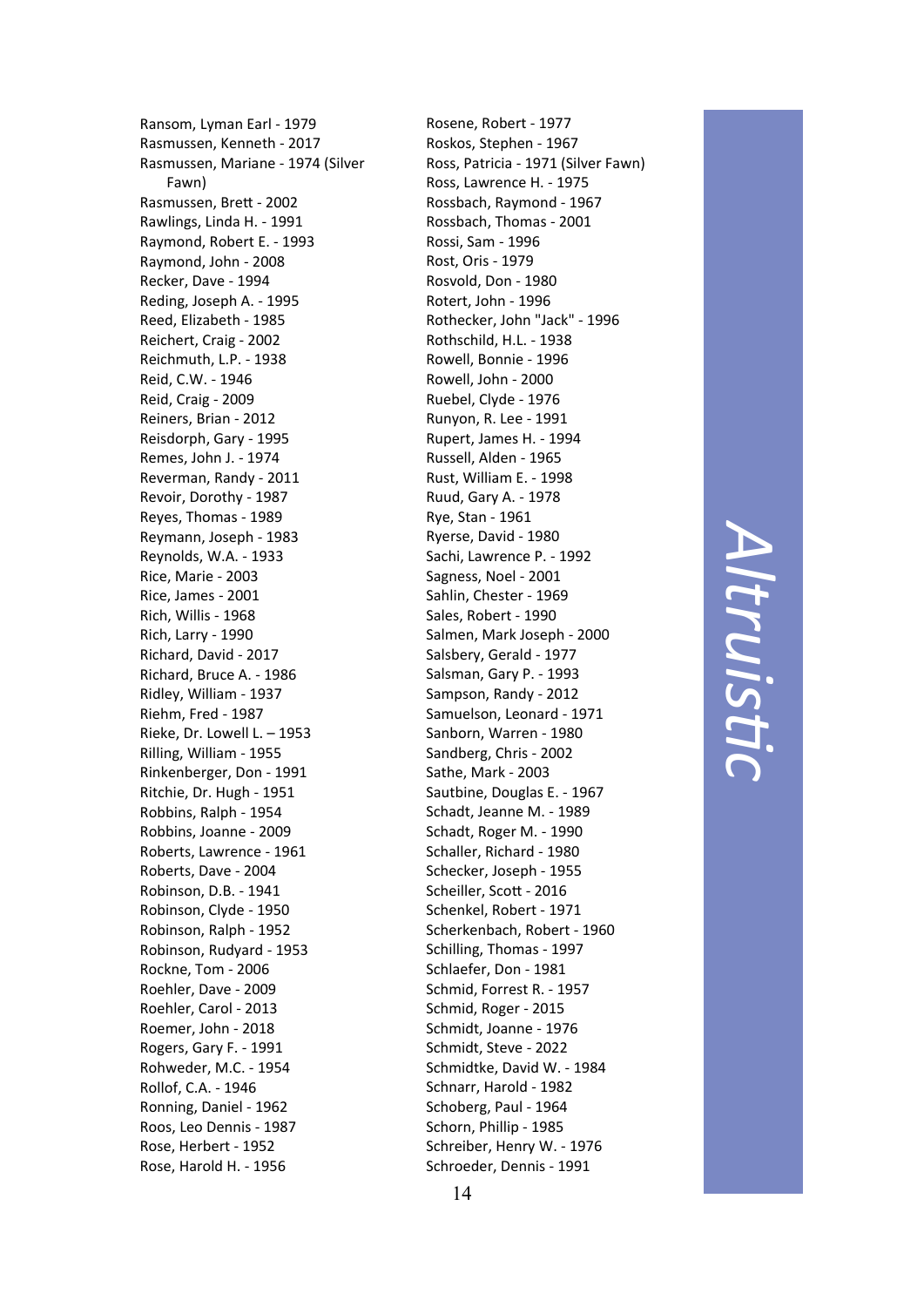### *Dedicated*  Dedicated

Schroth, Lou ‐ 1978 Schultz, Dr. Donald ‐ 1963 Schultz, Howard W. ‐ 1963 Schultz, Daniel B. ‐ 1977 Schultz, Paul ‐ 2013 Schumm, John E. ‐ 1959 Schuster, Edward ‐ 1985 Schuster, James ‐ 2015 Schwarzbauer, Kevin ‐ 2004 Schweizer, Myron A. ‐ 1948 Schwoch, Charles ‐ 1996 Schwoch, Joan ‐ 1997 Scott, H.K. - 1939 Scott, J. Kevin - 1996 Scritchfield, Duane ‐ 1968 Sears, Joe ‐ 2017 Segersin, Dan ‐ 1995 Segersin, Carol ‐ 1998 Seifert, Henry ‐ 1966 Selbitschka, Dennis ‐ 2003 Sellner, Chris ‐ 2005 Senst, James ‐ 1997 Sessing, Arthur J. ‐ 1936 Setter, Richard - 1986 Severance, John ‐ 2004 Sexson, Forrest Lee ‐ 1989 Seymour, C. Graham ‐ 1970 Shaner, Elwin D. ‐ 1971 Shaner, Barbara ‐ 1974 Shannon, Kim ‐ 2022 Shaw, Thomas ‐ 2011 Sheehan, Jack ‐ 2012 Sheffield, William F. ‐ 1989 Shepard, Blake ‐ 1966 Shepley, Hon. L.C. ‐1946 Sheridan, Wayne ‐ 1983 Sherman, Dennis F. ‐ 1984 Sherman, Laverne E. ‐ 1984 Shisler, L.D. ‐ 1957 Shmikler, Scott - 2015 Short, Stephen ‐ 2013 Shoush, Robert ‐ 1982 Showalter, Joseph ‐ 2002 Shull, Arthur ‐ 1971 Sicheneder, Steve ‐ 2006 Sieber, Michael ‐ 2016 Sietsema, Twyla ‐ 2008 Sietsema, Chuck ‐ 2011 Sietsema, Michael ‐ 2015 Silverstein, Richard ‐ 1982 Simacek, Milo ‐ 1980 Simon, Marvin ‐ 1969 Simonson, Richard ‐ 1961 Sims, Ed ‐ 2000

Sinn, Elaine ‐ 1993 Sirek, A.G. ‐ 1949 Sit, Eric ‐ 2000 Sitzer, Reinhart E. ‐ 1954 Sjodin, Clarence ‐ 1980 Sjoquist, John ‐ 1950 Skoglund, Kenneth ‐ 1996 Skogrand, Bob ‐ 1995 Skoog, Paul ‐ 2013 Slaughter, Frank K. ‐ 1941 Slawik, Mrs. Harold J. ‐ 1979 Sletten, Melvin - 1962 Slobodnik, Mike ‐ 2000 Smart, George M.R ‐1950 Smebey, Harold ‐ 1980 Smith, Dick ‐ 2006 Smith, Irwin F. ‐ 1953 Smith, Robert ‐ 1961/62 Smith, Alden ‐ 1964 Smith, Richard ‐ 1965 Smith, William J. ‐ 1977 Smith, Daniel J. ‐ 1984 Smith, Bob ‐ 1988 Smith, Kathleen A. ‐ 1989 Smith, Benjamin ‐ 1990 Smith, Dave ‐ 1994 Smith, Kim ‐ 1994 Smith, Matthew A. - 1996 Smith, Robert ‐ 1998 Smith, Joan ‐ 2007 Smith, Tony ‐ 2008 Smith, John ‐ 2011 Smith, Rick ‐ 2013 Smith, Karol ‐ 2015 Smith, Stuart W. ‐ 2020 Smuder, Steve ‐ 2018 Snelgrove, Ed ‐ 1979 Snell, Gil ‐ 1966 Snoke, Martin - 1979 Snyder, Oscar "Pete" ‐ 1983 Snyder, Edwin "Fred" ‐ 1985 Snyder, Michael ‐ 2019 Sobiech, Marilyn – 1992 Soderbeck, Dean ‐ 1998 Solum, Leonard ‐ 1969 Sommers, Charles L. ‐ 1937 Sopoci, Tom ‐ 1989 Sorensen, Judie ‐ 1974 (Silver Fawn) Sothern, Bruce ‐ 1986 Soulbrine, Douglas ‐ 0 Sperry, Rich ‐ 2005 Spittle, Elizabeth - 2019 Springer, Kenneth ‐ 1959 Sprint, Stephen ‐ 1985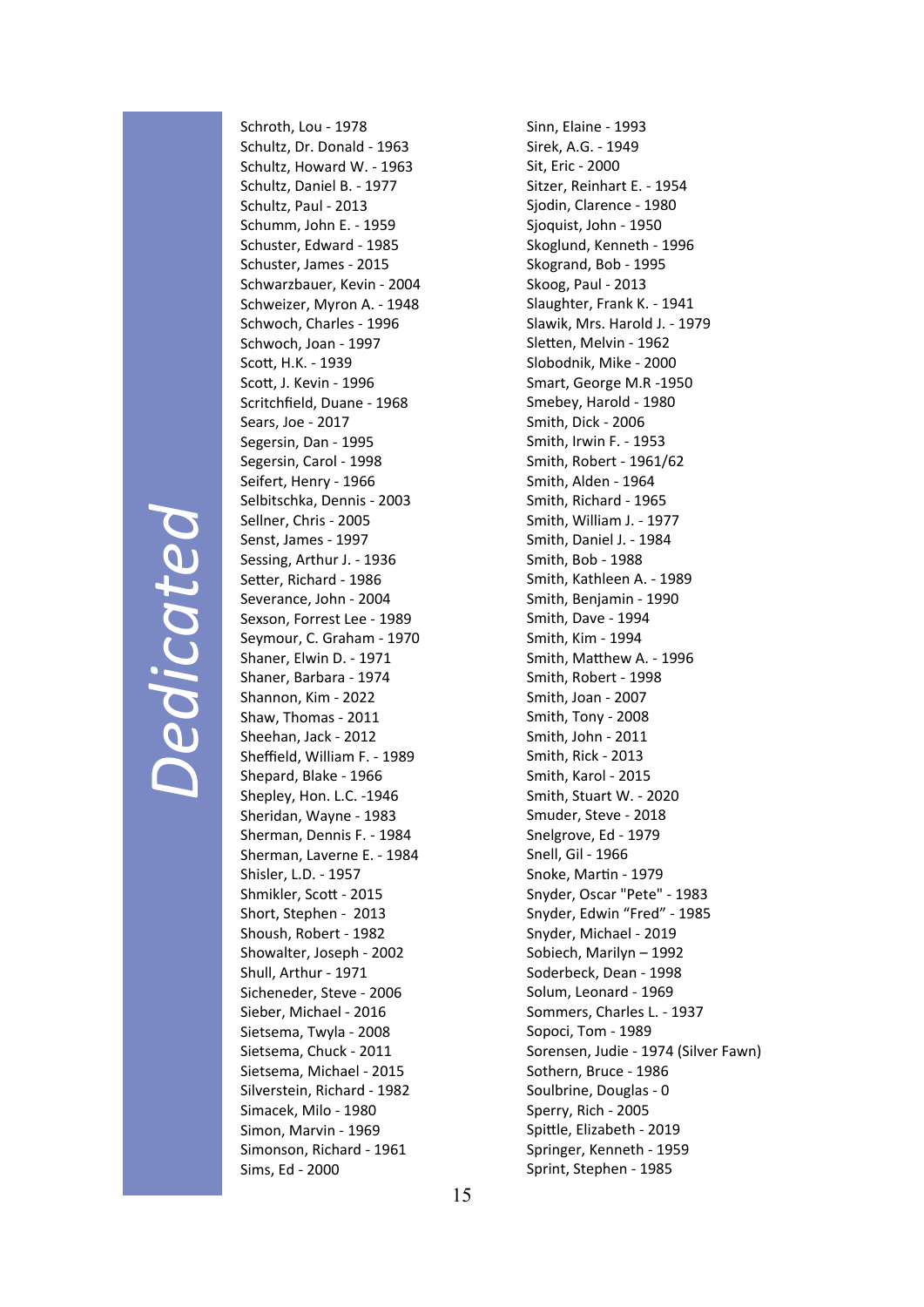Stai, Conrad ‐ 1968 Stander, John ‐ 1991 Stanford, Ralph W. ‐ 1934 Stanton, Mike ‐ 2014 Stearns, Eugene M. ‐1984 Steele, Brian ‐ 2013 Steen, Joseph B. ‐ 1988 Stege, Edwin ‐ 1973 Steinfeldt, Oren ‐ 1982 Steinman, Duncan ‐ 1977 Steinmetz, Gene ‐ 1986 Stelling, Lenno ‐ 1948 Stenson, Carroll N. ‐ 1957 Stepan, Daniel ‐ 2019 Stepka, Joseph ‐ 1975 Steppe, Vern ‐ 1996 Stevens, William E. ‐ 1950 Stevens, Roger ‐ 1953 Stevens, Sr., Edwin E. ‐ 1959 Stewart, Kay ‐ 2006 S Ɵbal Ii, Pete ‐ 1993 S Ɵllson, Jim ‐ 1993 S Ɵvers, Lloyd ‐ 1952 Stobbs, Gene ‐ 1992 Stobbs, Kathy ‐ 1992 Stobbs, Steven ‐ 2015 Stock, E.H. ‐ 1978 Stoddard, Michael D. ‐ 2002 Stokes, A.H. ‐ 1940 Stoltz, Curtis - 2004 Stolz, Donald ‐ 1987 Stone, Sue ‐ 2011 Stonecipher, Marvin "Stoney" ‐ 1990 Stork, Dr. H.E. ‐ 1948 Strand, Hans ‐ 1957 Straub, William ‐ 2015 Strom, Robert W. ‐ 1996 Strom, Thomas G. ‐ 1997 Stromberg, Richard ‐ 1974 Strong, Mark ‐ 1979 Strong, Doyle L. ‐ 1984 Stuart, Gordon ‐ 1953 Stuart, Edmund A. ‐ 1974 Sulzbach, William L. ‐ 1997 Sunderberg, Je ffrey – 2002 Swanberg, Lester E. ‐ 1951 Swanson, Gib ‐ 1979 Swanson, David ‐ 1980 Swanson, Richard ‐ 1982 Swanson, Reuben H. ‐ 1990 Swanson, Robert D. ‐ 1995 Swanson, Jerome ‐ 1998 Sween, O'Neil ‐ 1961 Sweetser, T.H. ‐ 1937

Swenson, Pershing ‐ 1963 Swenson, Donald R. ‐ 1982 Swenson, Donald R. ‐ 1972 Swesey, Jr., John H. ‐ 1957 Swon, Lynn ‐ 2005 Syverson, Katherine ‐ 2012 Tallakson, Thomas ‐ 1946 Tande, Mark ‐ 2001 Tashjian, Christopher ‐ 2008 Tatam, John ‐ 1933 Taylor, Paul ‐ 1988 Taylor, Ron ‐ 1994 Taylor, James ‐ 2003 Tebeest, Darwin ‐ 2003 Teipel, Henry N. ‐ 1981 Tellers, Lynne ‐ 1999 Temple, Gene ‐ 1987 Ten Bensel, Harold ‐ 1954 Tengdin, Dave ‐ 2014 Tenold, Loren ‐ 2011 Terpstra, Julie ‐ 2001 Tetrick, Darlo ‐ 1979 Thames, Martin - 1976 Theisen, Karen ‐ 2004 Theobald, Jon ‐ 2008 Thielman, David ‐ 2001 Thomalla, Richard ‐ 2009 Thomas, C.A. ‐ 1939 Thomas, James ‐ 1974 Thomas, James ‐ 2020 Thomes, Greg ‐ 1999 Thompson, Henry M. ‐ 1933 Thompson, Julian ‐ 1956 Thompson, Fred C. ‐ 1958 Thompson, Milton L. ‐ 1972 Thompson, Terry N. ‐ 1981 Thompson, Fr. Thomas ‐ 2010 Thomson, I. Lamon ‐ 1992 Thor finnson, Curt ‐ 1986 Thorn, Merlin ‐ 1995 Thorn, Helen ‐ 1997 Thornquist, H.T. ‐ 1939 Thornsjo, Oreland ‐ 1954 Thulin, Stanley – 1957 Thurston, Clyde ‐ 1999 Tiefenbruck, Grant F. ‐ 2002 Tiefenbruck, Brenda ‐ 2003 Tiger, Gerald A. ‐ 1976 Tindle, Daryl C.— 1994 Timm, Bonnie M. ‐ 1999 Timm, Richard — 2013 Tingblad, Todd ‐ 2000 Tingerthal, Will ‐ 1972 Tinucci, John ‐ 2002

*Dependable*  Dependable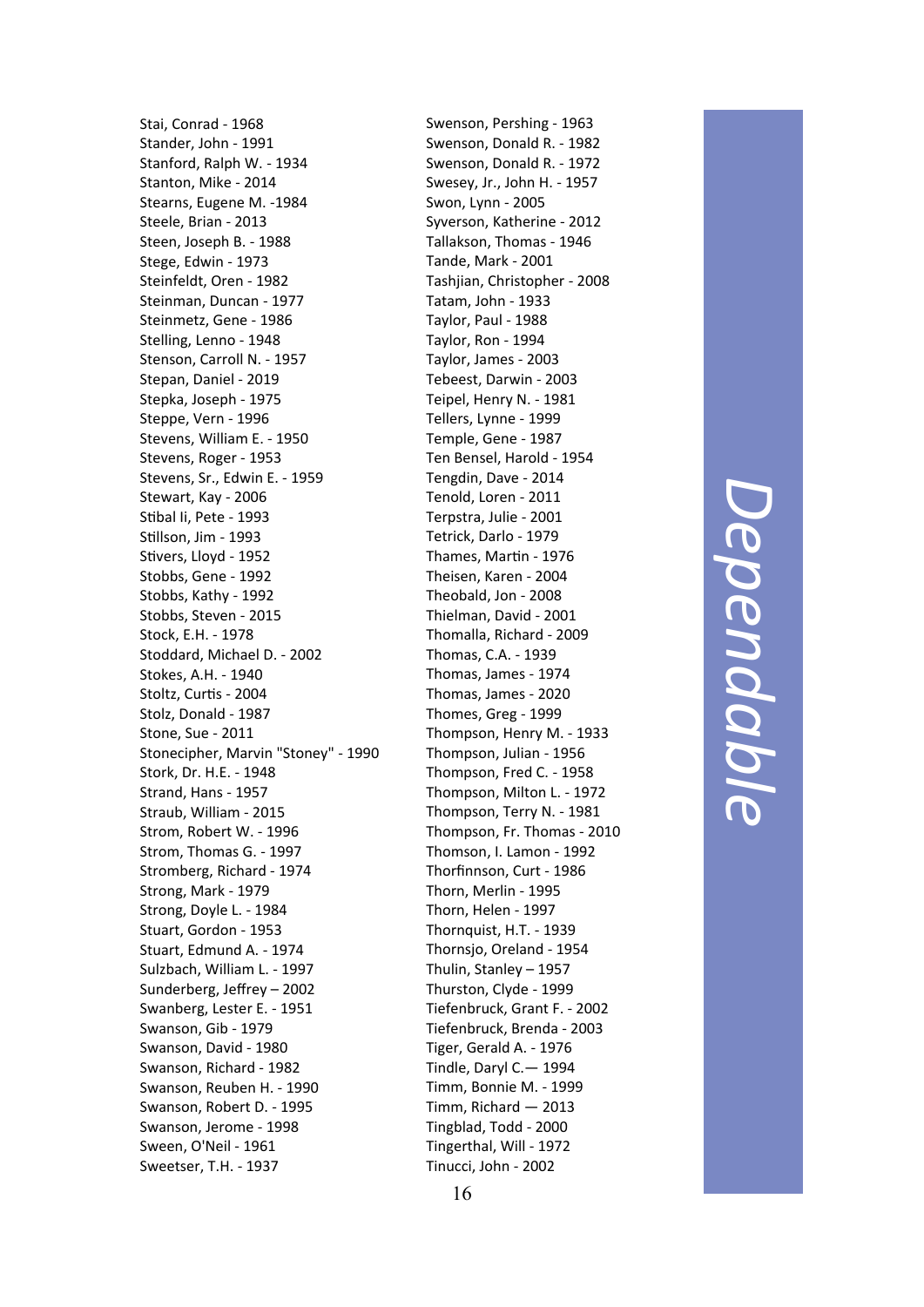#### *Awesome* Awesome

Tomasek, Dr. Chas. ‐ 1952 Tomlinson, William ‐ 1957 Tooley, F. Duane ‐ 1979 Toone, Joseph ‐ 1987 Torguson, Gabriel ‐ 1957 Tornstrom, Eric ‐ 1942 Torseth, John C. ‐ 1979 Torseth, Art ‐ 1986 Toutges, Beth ‐ 2005 Towle, Merton D. ‐ 1960 Towle, Patrick J. ‐ 1966 Townsend, Dean ‐ 1970 Trenkner, W.W. ‐ 1943 Tretter, Virginia - 1987 Trinka, Rae Ann ‐ 2004 Trinka, William ‐ 2008 Troje, Bernard M. ‐ 1969 Truax, Dr. David ‐ 1983 Truman, B.H. ‐ 1931 Tschida, John ‐ 2014 Tufte, Paul B. - 1964 Tufte, Theresia - 2016 Turba, Thomas ‐ 1996 Turgeon, Paul ‐ 2012 Turner, Craig ‐ 2022 Tuthill, Don ‐ 1955 Tweit, Thomas ‐ 2004 Twist, Alfred ‐ 1984 Twohig, John ‐ 1982 Tyrrell, Richard ‐ 1991 Ubelhoer, Sr., Robert ‐ 1991 Uebel, Frank J. ‐ 1961 Ulberg, Walter ‐ 1958 Ulsrud, Sylvester ‐ 1973 Umbehocker, D.W. ‐ 1947 Underwood, Joseph E. ‐ 1939 Vaala, T.O. ‐ 1968 Valencour, Gary ‐ 1978 Valentine, Daniel - 2008 Van Dyke, Malcolm ‐ 1981 Van Engen, Donald L. ‐ 1960 Van Krevelen, H.D. ‐ 1949 Van Orsow, Duane ‐ 1968 Vasey, Steven ‐ 2008 Vax, Marcel D. ‐ 1959 Veith, Jennifer ‐ 2021 Velie, Charles ‐ 1946 Velve, Mendus R. – 1935 Verweg, Beverly ‐ 2021 Vesper, Kent ‐ 1994 Vierling, Marlys J. ‐ 1991 Wahlstrom, Md, John ‐ 2003 Waite, E. F. ‐ 1931 Walburn, Lloyd ‐ 2001

Walker, Mark ‐ 1981 Wallace, W. Glen ‐ 1946 Walsh, Joseph P. ‐ 1966 Walsh, Daniel ‐ 1977 Walsh, Robert ‐ 2004 Walther, Leslie A. ‐ 1968 Walton, Jeff ‐ 2002 Wangerin, Mary ‐ 2004 Wangerin, Charles ‐ 2007 Warhol, Donald W. ‐ 1997 Washy, Sr. Mary Rosanne ‐ 1990 Waterous, Fred. A. ‐ 1948 Waters, Edward ‐ 1942 Watson, Craig ‐ 2010 Waugh, David ‐ 1996 Weaver, John ‐ 1963 Weber, Fritz ‐ 1954 Weber, Richard ‐ 1993 Weber, Steve ‐ 2009 Weekes, Steven E. ‐ 1995 Wehr, Al ‐ 1973 Weiser, Joe ‐ 1966 Weiser, Elaine ‐ 1971 (Silver Fawn) Weiss, Richard ‐ 1995 Weitkamp, Alvin H. ‐ 1952 Wells, John C. ‐ 1941 Wells, Donald ‐ 1978 Welna, Thomas J. ‐ 2002 Welna, Eileen "Mitzi" ‐ 2003 Werden, Ph.D, Ronald E. ‐ 1984 Werts, Sandra ‐ 2018 Westerlund, George ‐ 1955 Westerman, Curtis E. - 1965 Westfall, Michael - 2012 Westmoreland, Diane ‐ 2003 Wethern, Paul ‐ 1951 Wettergren, Dave - 2006 Wherry, Roger ‐ 2000 Wherry, Duane (Joe) ‐ 2005 White, H.B. ‐ 1949 White, John ‐ 2017 Wick, Donald ‐ 1966 Wickert, Peter ‐ 2007 Wickland, Alena ‐ 1974 (Silver Fawn) Wiest, Joel ‐ 2001 Wiig, Allen ‐ 1975 Wiken, Wade ‐ 2019 Wilcox, Howard W. ‐ 1973 Wilcox, Steven ‐ 2002 Wilds, Roy ‐ 1965 Wilhelmson, Thomas B. ‐ 1989 Williams, Phillip L. ‐ 1985 Williams, Marvin ‐ 1999 Williamson, Jr., Sam ‐ 2003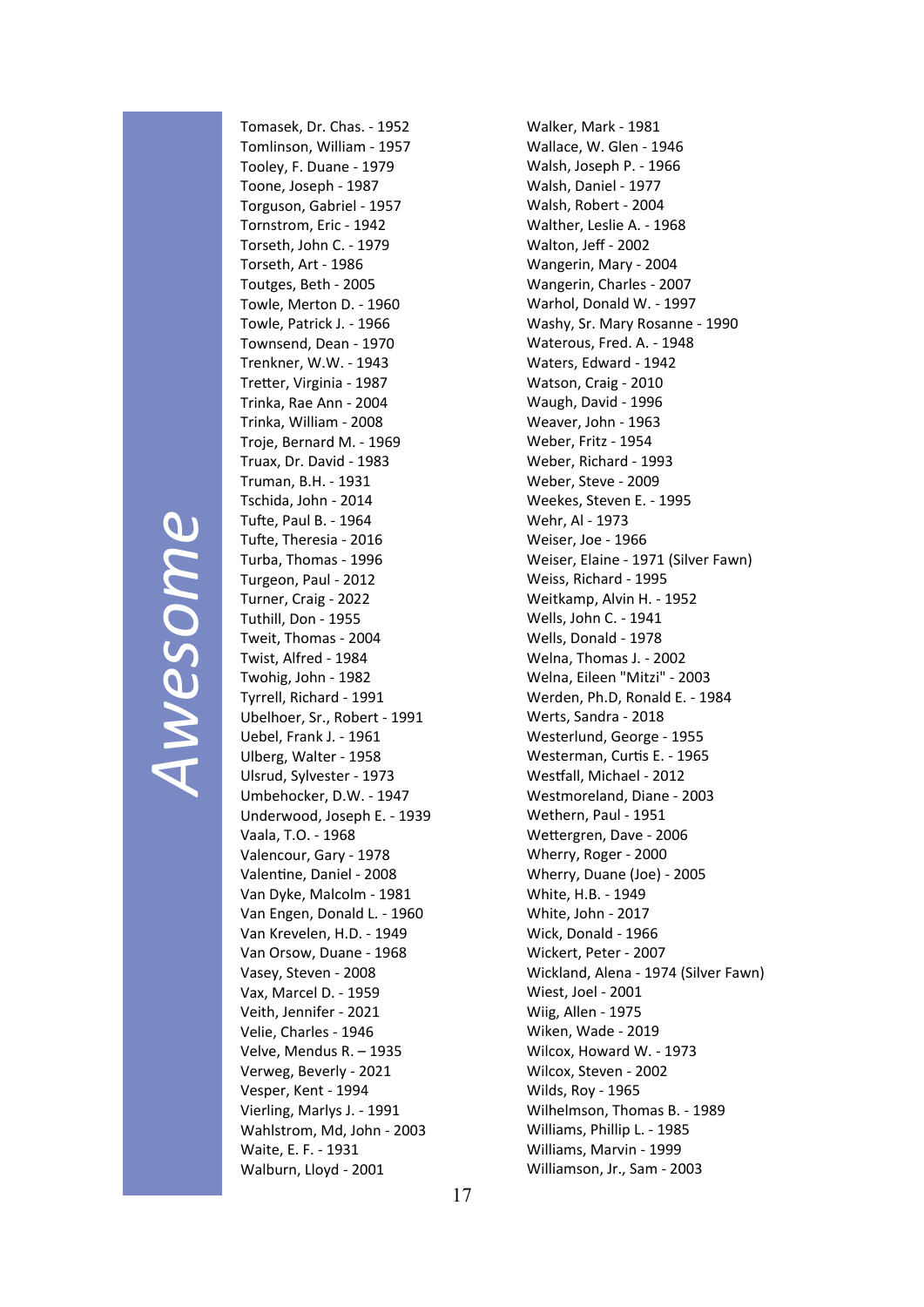Wilsey, Roland D. ‐ 1979 Wilson, Edward L. ‐ 1935 Wilson, Paul ‐ 1988 Wilson, Joyce ‐ 1998 Wink, Edward ‐ 1989 Wobig, Frederick E. ‐ 1980 Wojan, Steven ‐ 2005 Wolfram, Alfred ‐ 2014 Wolter, Thomas ‐ 1991 Wood, Robert ‐ 1956 Wood, Douglas ‐ 1987 Wood, Raymond ‐ 2006 Woodhall, Jack ‐ 1994 Woolery, J. Scott - 1996 Woolever, Jr., William ‐ 1995 Woolstencroft, A. - 1957 Wrabek, J.F. ‐ 1932 Wright, George A. ‐ 1975 Wright, Gorden F‐ 1933 Wuest, David G. ‐ 1998 Wulf, A.W. ‐ 1948 Wulf, Cynthia ‐ 1997 Wyckoff, George S. ‐1942 Wygant, H.C. ‐ 1949

Wygant, Dave ‐ 2013 Wyman, Gordon J. ‐ 1994 Yarusso, Dave ‐ 2013 Yearous, Jon ‐ 2015 Yock, Gordon ‐ 1961 Youmans, Greg ‐ 2010 Young, Steve ‐ 1999 Zache, Arthur ‐ 1932 Zaczek, Richard ‐ 1997 Zahn, Jackie ‐ 1972 (Silver Fawn) Zahn, Charles ‐ 1973 Zalazar, Mary ‐ 2004 Zalazar, Ralph ‐ 2005 Zastera, Michael ‐ 1997 Zeman, Jason ‐ 2014 Zeman, Robert ‐ 1988 Zeman, Joyce ‐ 1989 Ziebarth, Elizabeth ‐ 1978 Zietlow, Philip ‐ 2003 Zilley, Kurt ‐ 2001 Zimmer, Jim ‐ 2011 Ziskovsky, Joseph P. ‐ 1997 Zmeskal, Sandy ‐ 2000 Zochert, Ewald Otto - 1961





*The original pocket ribbon (1931 only).*